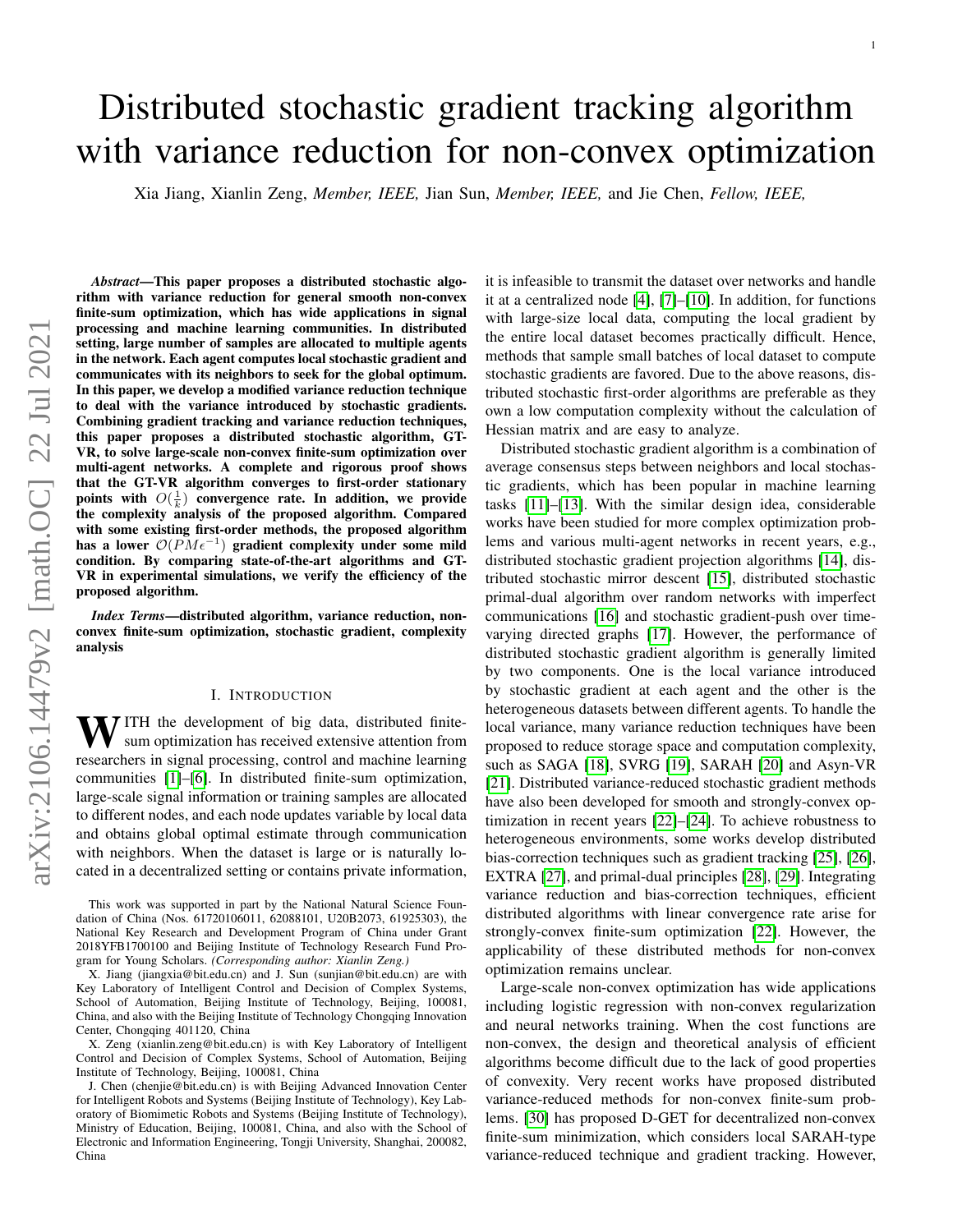as is pointed by [\[31\]](#page-10-21), D-GET does not have a networkindependent gradient complexity. GT-SARAH proposed in [\[31\]](#page-10-21) has achieved a near-optimal total gradient computation complexity at the cost of twice communication rounds of the D-GET algorithm. [\[32\]](#page-10-22) has proposed a GT-SAGA algorithm by combining the SAGA and gradient tracking techniques. However, SAGA needs additional storage space compared with SVRG. Inspired by SVRG technique, we propose a distributed stochastic first-order algorithm with low networkindependent gradient complexity for large-scale finite-sum non-convex optimization in this paper.

The contributions of this paper are summarized as following.

- (1) For general smooth non-convex optimization, we propose a novel distributed stochastic iterative algorithm, GT-VR, by combining gradient tracking and variance reduction techniques. The variance reduction in the proposed algorithm is a modified version of SVRG technique [\[19\]](#page-10-10) and makes use of Bernoulli distribution to reduce the local variance introduced by stochastic gradient.
- (2) By linear matrix inequality, we prove that the proposed GT-VR algorithm converges to first-order stationary points with  $O(\frac{1}{k})$  convergence rate. To the best of our knowledge, for general smooth non-convex optimization, it is the first work to provide a sublinear convergence rate without steady-state error for distributed stochastic algorithms designed by gradient tracking and variance reduction. In addition, we provide the range of constant step-sizes and the probability range of the Bernoulli distribution.
- (3) Compared with some newest algorithms, the proposed algorithm has a lower gradient complexity. To be specific, compared with distributed algorithms DSGT [\[33\]](#page-10-23), D2 [\[34\]](#page-10-24), DSGD [\[35\]](#page-10-25), whose gradient complexity is  $\mathcal{O}(\nu^2 \epsilon^{-2})$ , the proposed algorithm has a lower networkindependent gradient complexity  $\mathcal{O}(P M \epsilon^{-1})$  under some mild condition. Comparative experimental results of these algorithms and GT-VR also verify the efficiency of the proposed algorithm.

The remainder of the paper is organized as follows. Mathematical notations and some stochastic properties are given in section [II.](#page-1-0) The problem description and distributed stochastic algorithm are provided in section [III.](#page-1-1) The convergence properties of proposed methods are provided in section [IV](#page-2-0) and are analyzed theoretically in section [V.](#page-3-0) The efficiency of the distributed algorithms are verified by simulations in Section [VI](#page-6-0) and the conclusion is made in section [VII.](#page-7-0)

#### II. NOTATIONS AND PRELIMINARIES

## <span id="page-1-0"></span>*A. Mathematical notations*

We denote  $\mathbb R$  as the set of real numbers,  $\mathbb R^+$  as the set of positive real numbers,  $\mathbb{Z}^+$  as the set of positive integers,  $\mathbb{R}^n$ as the set of n-dimensional real column vectors, respectively. All vectors in the paper are column vectors, unless otherwise noted.  $\mathbf{1}_n$  denotes an  $n \times 1$  vector with all elements of 1,  $0_d$ denotes a  $d \times 1$  vector with all elements of 0 and  $I_d$  denotes a  $d \times d$  identity matrix. The notation  $\otimes$  denotes the Kronecker product and  $\max\{\cdots\}$  denotes the maximum element in the set  $\{\cdots\}$ . For a real vector v,  $||v||$  is the Euclidean norm. For a differentiable function  $f(x)$ , its gradient is represented by  $\nabla f(x)$ . In the following paper, subscript *i* refers to this being the local variables of the *i*th agent, e.g.,  $x_i$  means local variable  $x$  of agent  $i$ .

We fix a rich enough probability space  $(\Omega, \mathcal{F}, \mathbb{P})$ , where all random variables in discussion are properly defined and  $\mathbb{E}[\cdot]$ denotes the expectation operator with respect to the probability measure  $\mathbb P$ . Let A be an event in F with nonzero probability and  $X$  be a random variable. The conditional expectation of X given A is denoted by  $\mathbb{E}[X|A]$ . For an event  $A \in \mathcal{F}$ , its indicator function is denoted as  $\mathbb{I}_A$ . We use  $\sigma(\cdot)$  to denote the  $\sigma$  – algebra generated by the random variables and/or sets in its argument. For a matrix  $A$ ,  $d(A)$  denotes its spectral radius.

#### *B. Stochastic Theory*

For conditional expectation, there is one basic property, which is useful in the subsequent analysis and is stated as following.

**Proposition II.1.** Let X, Y and  $X_i$  ( $1 \leq i \leq n$ ) be random *variables, and*  $\mathbb{E}|X| < \infty$ ,  $\mathbb{E}|X_i| < \infty$  ( $1 \le i \le n$ ).

- (1)  $\mathbb{E}[\sum_{i=1}^{n} \alpha_i X_i | Y] = \sum_{i=1}^{n} \alpha_i \mathbb{E}[X_i | Y]$  (a.s.)*, where*  $\alpha_i$  is *a constant.*
- (2) If X and Y are mutual independent, then  $\mathbb{E}[X|Y] = \mathbb{E}[X]$ .

(3)  $\mathbb{E}[\mathbb{E}[X|Y]] = \mathbb{E}X.$ 

**Bernoulli distribution:** The Bernoulli( $P$ ) distribution is the discrete probability distribution of a random variable which takes the value 1 with probability  $P$  and the value 0 with probability  $1 - P$ . If X is a random variable with the Bernoulli( $P$ ) distribution, then

<span id="page-1-2"></span>
$$
\mathbf{Pr}(X=1) = P, \quad \mathbf{Pr}(X=0) = 1 - P. \tag{1}
$$

## <span id="page-1-1"></span>III. PROBLEM DESCRIPTION AND DISTRIBUTED SOLVER DESIGN

In this paper, we aim to solve the following distributed finite-sum optimization problem over a multi-agent network,

$$
\min_{x \in \mathbb{R}^d} f(x) \triangleq \frac{1}{n} \sum_{i=1}^n f_i(x), \ f_i(x) = \frac{1}{m_i} \sum_{j=1}^{m_i} f_{i,j}(x), \tag{2}
$$

where  $f_i : \mathbb{R}^d \to \mathbb{R}$  is the local differentiable objective function of agent  $i$ , further decomposed as the average of  $m_i$  component costs  $\{f_{i,j}\}_{j=1}^{m_i}$ , n is the number of agents,  $m_i$  is the number of local samples, and  $\sum_{i=1}^n m_i = M$  is the total number of samples in the network. The multi-agent network containing *n* agents is denoted by  $\mathcal{G}(\mathcal{V}, \mathcal{E}, W)$ , where  $V = \{1, \dots, n\}, \mathcal{E} = V \times V$  and W is the adjacent matrix associated with  $G$ . In distributed setting, each agent handles local information and communicates with its neighbors over the network  $G$  to solve [\(2\)](#page-1-2) cooperatively.

Remark III.1. *This formulation of optimization problem* [\(2\)](#page-1-2) *is widely adopted in empirical risk minimization, where each local cost* f<sup>i</sup> *can be considered as an empirical risk computed*  $over a$  finite number of  $m_i$  local data samples and lies at the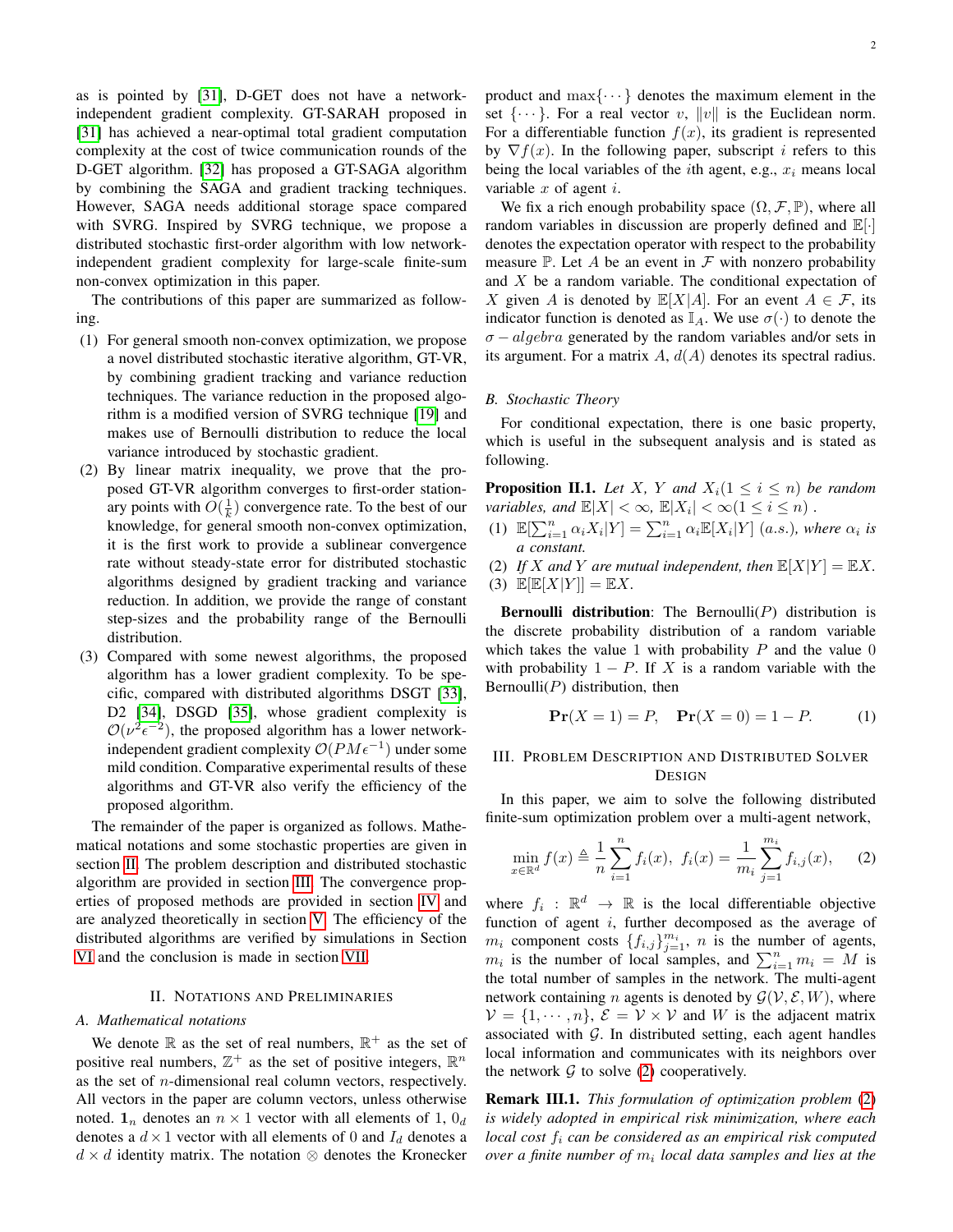*heart of many modern machine learning problems [\[36\]](#page-10-26), [\[37\]](#page-10-27). Compared with the parameter-server type machine learning system with a fusion center [\[38\]](#page-10-28), [\[39\]](#page-10-29), distributed optimization problem* [\(2\)](#page-1-2) *can preserve data privacy, improve the computation efficiency and enhance network robustness. Furthermore, in many emerging applications such as collaborative filtering, federated learning, distributed beamforming and dictionary learning, the data is naturally collected in a distributed setting, and it is impossible to transfer the distributed data to a central location [\[30\]](#page-10-20). Therefore, decentralized computation has sparked considerable interest in both academia and industry.*

Next, we design a distributed stochastic algorithm for the general smooth non-convex optimization [\(2\)](#page-1-2). There are two challenges in the distributed stochastic algorithm design. One challenge is the slow convergence due to the variance of stochastic gradients by asymptotically estimating the local full gradient  $\nabla f_i$ , based on randomly selected samples from the local dataset of agent  $i$ . The other is the difference between local and global objective functions, i.e.,  $\nabla f_i(x^*) \neq 0_d$ ,  $\forall i \in \{1, \dots, n\}$ , holds for the global optimum  $x^*$ . This issue may be handled by the popular gradient tracking technique that introduces a local gradient estimator to track the global gradient.

By combining the distributed gradient tracking [\[40\]](#page-10-30) with a variance reduction technique, we propose a first-order GT-VR algorithm. The complete implementation of GT-VR is summarized in Algorithm [1.](#page-2-1) The local gradient estimator  $v_i^k$ is updated by

$$
v_i^k = \nabla f_{i,s_i^k}(x_i^k) - \nabla f_{i,s_i^k}(\tau_i^k) + \nabla f_i(\tau_i^k). \tag{3}
$$

In addition, in GT-VR, we introduce the gradient tracking technique to achieve the global gradient tracking in distributed optimization.

<span id="page-2-1"></span>Algorithm 1 GT-VR updating at each agent  $i$ 

1: Initialize:  $x_i^1$ ;  $\tau_i^1 = x_i^1$ ;  $\eta$ ;  $\{w_{ir}\}_{r=1}^n$ ;  $y_i^1 = v_i^1 = \nabla f_i(x_i^1)$ . 2: for  $k = 1, 2, \cdots$  do

3: Update the local estimate of the solution:

$$
x_i^{k+1} = \sum_{r=1}^n w_{ir} (x_r^k - \eta y_r^k);
$$

- 4: Select  $l_i^{k+1}$  at random from the Bernoulli(P) distribution. If  $l_i^{k+1} = 1$ ,  $\tau_i^{k+1} = x_i^{k+1}$ , and otherwise,  $\tau_i^{k+1} = \tau_i^k$ .
- 5: Select  $s_i^{k+1}$  uniformly at random from  $\{1, \dots, m_i\}$ .
- 6: Update the local stochastic gradient estimator by [\(3\)](#page-2-2); 7: Update the local gradient tracker:

$$
y_i^{k+1} = \sum_{r=1}^n w_{ir} (y_r^k + v_r^{k+1} - v_r^k);
$$

8: end for

Remark III.2. *The variance reduction technique taken in GT-VR is a modification of the well-known SVRG technique. In* both techniques, the entire local full gradient  $\nabla f_i(x_i^k)$  needs to *be computed with a certain probability and the local gradient*

*estimator* v k i *is updated by* [\(3\)](#page-2-2)*. The only main difference* is that in  $GT\text{-}VR$ ,  $\tau^k_i$  is updated following the Bernoulli *distribution, while in SVRG, it is updated periodically. Denote* F <sup>k</sup> *as the history of the dynamical system defined by*  $\sigma(\{s_i^t, l_i^t\}_{i=\{1,\cdot\cdot}^{t\leq k-1}}^{t\leq k-1}$  $\sum_{i=\{1,\cdots,n\}}^{t\leq k-1}$ *). Note that in SVRG, each local gradient estimator* v k i *is an unbiased estimator of the local gradient*  $\nabla f_i(x_i^k)$  given  $\mathcal{F}^k$  [\[19\]](#page-10-10), whereas, it does not hold in our *proposed algorithm GT-VR. This modification is vital for the convergence of proposed algorithm for the smooth non-convex optimization.*

Remark III.3. *Compared with distributed deterministic optimization, which needs to compute the entire local gradient*  $\nabla f_i$  *at each iteration, the proposed distributed stochastic first-order algorithm using sampled batch data to compute stochastic gradient is more suitable for the training and processing of large-scale data.*

*Compared with GT-SAGA [\[32\]](#page-10-22), the proposed algorithm does not need to store the value of gradient and saves more storage space. Compared with the two-timescale hybrid algorithm GT-SARAH [\[31\]](#page-10-21), the proposed algorithm is one single-timescale randomized gradient algorithm. In addition, at each iteration, there are only two communication rounds with neighbors at each agent. However, GT-SARAH has a near-optimal gradient computational complexity, which is better than the proposed algorithm.*

### IV. CONVERGENCE RESULT

<span id="page-2-2"></span><span id="page-2-0"></span>In this section, we provide the convergence analysis of the proposed algorithm GT-VR with some mild assumptions.

**Assumption IV.1.** (1) *Each cost function*  $f_{i,j}$  *is uniformly L*-smooth, i.e., for some  $L > 0$ ,

 $\|\nabla f_{i,j}(x) - \nabla f_{i,j}(y)\| \le L \|x - y\|, \; \forall x, y \in \mathbb{R}^d.$ 

- (2) *The adjacent matrix of* G*,* W*, is a doubly stochastic matrix, where*  $W_{ii} > 0$  *for all*  $i \in V$ *, and*  $W_{ij} > 0$  *if*  $(i, j) \in \mathcal{E}$  for  $i, j \in \mathcal{V}$ .
- (3) *The family*  $\{l_i^k, s_i^k : i \in V, k \geq 1\}$  *of random variables in the proposed algorithm is independent.*

Assumption [IV.1](#page-0-0) (1) and (2) are common assumptions in distributed optimization. (1) guarantees that local batch objective functions  $\{f_i\}_{i=1}^n$  and the global objective function  $f$  are *L*-smooth. The adjacent matrix satisfying  $(2)$  holds for the family of undirected graphs and weight-balanced directed graphs. In addition, Assumption [IV.1](#page-0-0) (2) guarantees that the radius of the network  $\rho$  satisfies

$$
\rho \triangleq \sup_{\|x=1\|} \frac{\|W(x-n^{-1}\mathbf{1}_n\mathbf{1}_n^T x)\|}{\|x-n^{-1}\mathbf{1}_n\mathbf{1}_n^T x\|} < 1. \tag{4}
$$

Assumption [IV.1](#page-0-0) (3) is standard in the design of stochastic algorithm and is practical in application.

For the convenience of analysis, we define several auxiliary quantities as following:

$$
\mathbf{x}^{k} = \begin{bmatrix} x_1^{k} \\ \vdots \\ x_n^{k} \end{bmatrix}, \ \mathbf{y}^{k} = \begin{bmatrix} y_1^{k} \\ \vdots \\ y_n^{k} \end{bmatrix}, \ \mathbf{v}^{k} = \begin{bmatrix} v_1^{k} \\ \vdots \\ v_n^{k} \end{bmatrix},
$$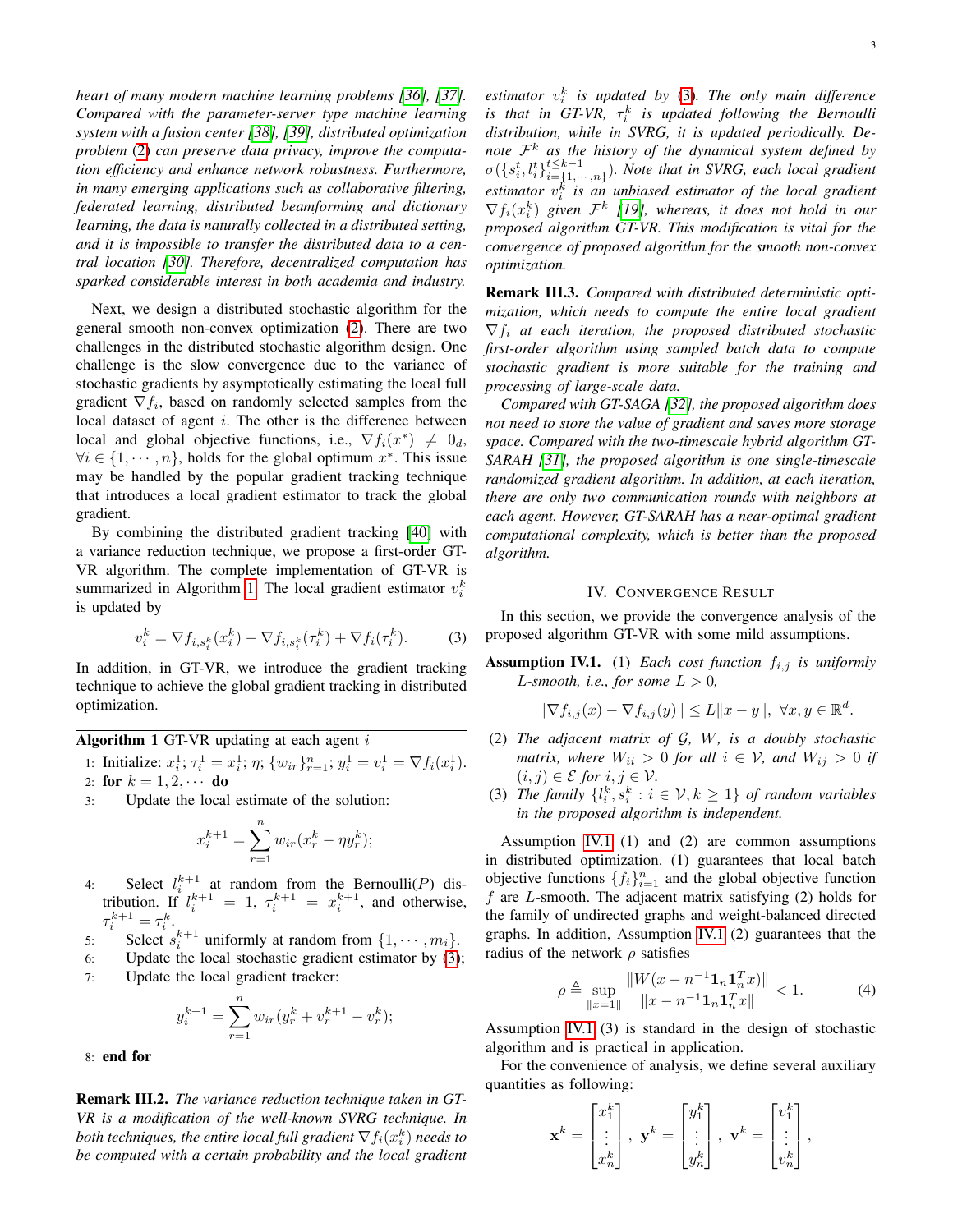$$
\tau^{k} = \begin{bmatrix} \tau_1^{k} \\ \vdots \\ \tau_n^{k} \end{bmatrix}, \ \nabla f(\mathbf{x}^{k}) = \begin{bmatrix} \nabla f_1(x_1^{k}) \\ \vdots \\ \nabla f_n(x_n^{k}) \end{bmatrix},
$$

 $\bar{x}^k = \frac{1}{n} \sum_{i=1}^n x_i^k, \, \bar{y}^k = \frac{1}{n} \sum_{i=1}^n y_i^k, \, \bar{v}^k = \frac{1}{n} \sum_{i=1}^n v_i^k, \, \bar{\mathbf{x}}^k =$  $\mathbf{1}_n \otimes \overline{x}^k \in \mathbb{R}^{nd}$  and  $\overline{\mathbf{v}}^k = \mathbf{1}_n \otimes \overline{v}^k \in \mathbb{R}^{nd}$ .

Then, the proposed algorithm GT-VR satisfies

$$
\mathbf{x}^{k+1} = (W \otimes I_d)(\mathbf{x}^k - \eta \mathbf{y}^k),\tag{5}
$$

$$
\mathbf{y}^{k+1} = (W \otimes I_d)(\mathbf{y}^k + \mathbf{v}^{k+1} - \mathbf{v}^k), \tag{6}
$$

and

$$
\bar{y}^k = \bar{v}^k, \qquad \bar{x}^{k+1} = \bar{x}^k - \eta \bar{y}^k, \tag{7}
$$

where the doubly stochastic property of  $W$  is used to derive [\(7\)](#page-3-1).

Define  $\bar{\eta} = \min \left\{ \frac{(1-3\rho^2)}{(\rho_0 - \rho_0^2)(\rho_0 - \rho_0^2)(\rho_0 - \rho_0^2)} \right\}$  $\frac{(1-3\rho^2)}{\left(16\rho^2L^2+(32\rho^2L^2+2)(1-P)\frac{\rho+1}{\rho}\right)5L},\frac{1}{6L},$  $\sqrt{\frac{1-(\frac{4}{3}+\frac{8}{9}P)\rho^2}{2T}}$ , where  $T \triangleq 16L^2 + (\frac{8}{3}+\frac{16}{3}(1+\frac{1}{\rho})(1-\frac{1}{\rho^2})$  $(P)$ ) $L^2 + (32 + 32P)L^2\rho^2 + (\frac{16}{9} + 16(1 - P)(1 + \rho +$  $2(\rho+1)$  $\left(\frac{\rho+1}{9\rho}\right) L^2 \varepsilon_3 \in \mathbb{R}^+$  and  $\varepsilon_3$  is a positive number.

Then, the convergence result of the proposed algorithm GT-VR is covered in the following theorem.

<span id="page-3-2"></span>**Theorem [IV.1](#page-0-0).** *Suppose Assumption IV.1 hold. Let*  $\rho^2 < \frac{1}{3}$ *,*  $1 - \frac{3\rho^2}{(1+1)^2}$  $\frac{3\rho^2}{(1+\frac{1}{\rho})\frac{2}{9}+1+\rho}$  < P < 1, 0 < η < η៑ *and f*\* ≜  $\inf_{x \in \mathbb{R}^d} f(x) > -\infty.$ *Then*  $f(\bar{x}^k)$  *converges,*  $\frac{1}{k} \sum_{s=1}^k \mathbb{E} \|\nabla f(\bar{x}^s)\|^2 \leq \mathcal{O}(\frac{1}{k}),$  $\frac{1}{k}\sum_{s=1}^k \mathbb{E} \|\mathbf{x}^s - \bar{\mathbf{x}}^s\|^2 \leq \mathcal{O}(\frac{1}{k})$  and  $\frac{1}{k}\sum_{s=1}^k \mathbb{E} \|\mathbf{y}^s \tilde{\nabla} f(\bar{\mathbf{x}}^s)$ ||<sup>2</sup>  $\leq \mathcal{O}(\frac{1}{k})$ .

Remark IV.1. *Theorem [IV.1](#page-3-2) implies that the proposed GT-VR algorithm converges to first-order stationary points with*  $O(\frac{1}{k})$  convergence rate. Compared with GT-HSGD [\[41\]](#page-10-31), which *converges sublinearly at a rate of*  $O(\frac{1}{k})$  *up to a steady-state error, the proposed GT-VR has no steady-state error.*

Then, we present the complexity of GT-VR in the following sense.

<span id="page-3-7"></span>Definition IV.1. *The algorithm GT-VR is said to achieve an -accurate stationary point of* f *in* k *iterations if*

$$
\frac{1}{k} \sum_{s=1}^{k} \mathbb{E}[\|\nabla f(\bar{x}^s)\|^2] \le \epsilon. \tag{8}
$$

Based on the results in Theorem [IV.1,](#page-3-2) the iteration complexity, gradient computation complexity and communication complexity of GT-VR are established in the following corollary.

<span id="page-3-3"></span>**Corollary [IV.1](#page-0-0).** *Suppose Assumption IV.1 hold. Let*  $\rho^2 < \frac{1}{3}$ *,*  $1-\frac{3\rho^2}{(1+\frac{1}{2})^2}$  $\frac{3\rho}{(1+\frac{1}{\rho})\frac{2}{9}+1+\rho} < P < 1$  and

$$
0 < \eta \leq \tilde{\eta},\tag{9}
$$

*where*  $\tilde{\eta} = \min \left\{ \bar{\eta}, \frac{1-3\rho^2}{3\rho^2 L} \right\}$  $\frac{(-3\rho^2)}{3\rho^2L}$ . Then,

- (1)  $GT-VR$  achieves an  $\epsilon$ -accurate stationary point of  $f$  with  $\mathcal{O}(\eta^{-2}\epsilon^{-1})$  *iterations.*
- (2) *GT-VR achieves an -accurate stationary point of* f *in*  $O(PM\eta^{-2}\epsilon^{-1})$  gradient computations across all agents.

(3) *GT-VR achieves an -accurate stationary point of* f *with*  $\mathcal{O}(\sum_{i=1}^n N_i \eta^{-2} \epsilon^{-1})$  *communication rounds across all* agents, where  $N_i$  denotes the number of neighbors of *agent* i*.*

<span id="page-3-10"></span><span id="page-3-9"></span>Remark IV.2. *In large-scale sample case, the gradient complexity is*  $O(PM\eta^{-2}\epsilon^{-1})$ *. If*  $\eta = \frac{1}{6L}$ *, the gradient complexity* is  $O(PMe^{-1})$ , which is network-independent. If the accuracy *is chosen small enough, this gradient complexity is lower than the gradient complexity*  $\mathcal{O}(\nu^2 \epsilon^{-2})$  *of DSGT [\[33\]](#page-10-23), D2 [\[34\]](#page-10-24) and DSGD [\[35\]](#page-10-25), where* ν *is the bounded variance of stochastic gradient within each agent.*

#### V. THEORETICAL ANALYSIS

<span id="page-3-1"></span><span id="page-3-0"></span>In this section, we present the proofs for Theorem [IV.1](#page-3-2) and Corollary [IV.1.](#page-3-3) The analysis framework is general and may be applied to other distributed algorithms based on variance reduction and gradient tracking. Recall that  $\mathcal{F}^k$  is the history of the dynamical system, defined by  $\mathcal{F}^k \triangleq \sigma(\lbrace s_i^t, l_i^t \rbrace_{i=1}^{t \leq k-1})$  $_{i=\{1,\cdots,n\}}^{t\leq \kappa-1}$ . The convergence analysis is roughly divided into three steps. (1) The first step is to prove the boundness of  $\mathbb{E}[\Vert \mathbf{x}^k - \bar{\mathbf{x}}^k \Vert^2],$  $\mathbb{E}[\|\tau^k - \bar{\mathbf{x}}^k\|^2]$  and  $\mathbb{E}[\|\mathbf{y}^k - \bar{\mathbf{v}}^k\|^2]$  by constructing a linear matrix inequality. (2) The second step is to prove the boundness of  $\sum_{s=1}^{k} \mathbb{E}[\|\mathbf{x}^{s} - \bar{\mathbf{x}}^{s}\|^2], \sum_{s=1}^{k} \mathbb{E}[\|\tau^{s} - \bar{\mathbf{x}}^{s}\|^2]$  and  $\sum_{s=1}^{k} \mathbb{E}[\|\mathbf{y}^s - \overline{\mathbf{v}}^s\|^2]$  by recursion. (3) Finally, we prove the boundness of  $\sum_{s=1}^k \mathbb{E}[\|\nabla f(\bar{x}^s)\|^2]$  and the convergence of  $f(\bar{x}^k)$  $f(\bar{x}^k)$ .

At first, we provide a standard result for the adjacent matrix W satisfying Assumption [IV.1,](#page-0-0) which will be frequently used in the subsequent analysis.

<span id="page-3-11"></span>Lemma V.1. *[\[40\]](#page-10-30) Suppose Assumption [IV.1](#page-0-0) hold. For any*  $x_1, \dots, x_n \in \mathbb{R}^d$ , we have

$$
||(W \otimes I_d)(\mathbf{x} - \overline{\mathbf{x}})|| \leq \rho ||\mathbf{x} - \overline{\mathbf{x}}||,
$$

*where* ρ *is the radius of the underlying network.*

In the following proposition, we present some useful properties of local stochastic gradient estimator  $v_i^k$ , local gradient  $\nabla f_i(x_i^k)$  and  $\nabla f_i(\bar{x}^k)$ , which will be used to bound  $\mathbb{E}[\|\tau^k - \bar{\mathbf{x}}^k\|^2]$  and to prove Theorem [IV.1.](#page-3-2)

<span id="page-3-4"></span>Proposition V.1. *Suppose Assumption [IV.1](#page-0-0) holds. Then,*

$$
\mathbb{E}[\|\mathbf{v}^k - \nabla f(\mathbf{x}^k)\|^2]
$$
  
\n
$$
\leq 2L^2 \mathbb{E}[\|\mathbf{x}^k - \bar{\mathbf{x}}^k\|^2] + 2L^2 \mathbb{E}[\|\tau^k - \bar{\mathbf{x}}^k\|^2],
$$
 (10)

$$
\mathbb{E}[\|\frac{1}{n}\sum_{i=1}^{n}(v_i^k - \nabla f_i(\bar{x}^k))\|^2]
$$
  

$$
\leq \frac{1}{n}\sum_{i=1}^{n}(6L^2\mathbb{E}[\|x_i^k - \bar{x}^k\|^2] + 4L^2\mathbb{E}[\|\tau_i^k - \bar{x}^k\|^2]) \qquad (11)
$$

<span id="page-3-8"></span>*and*

$$
\frac{1}{2}\mathbb{E}[\|\bar{v}^k\|^2] \le \mathbb{E}[\|\nabla f(\bar{x}^k)\|^2] \n+ \frac{2L^2}{n} \sum_{i=1}^n (3\mathbb{E}[\|x_i^k - \bar{x}^k\|^2] + 2\mathbb{E}[\|\tau_i^k - \bar{x}^k\|^2]).
$$
\n(12)

*Proof.* See Appendix [VIII-A.](#page-7-1)

<span id="page-3-6"></span><span id="page-3-5"></span> $\Box$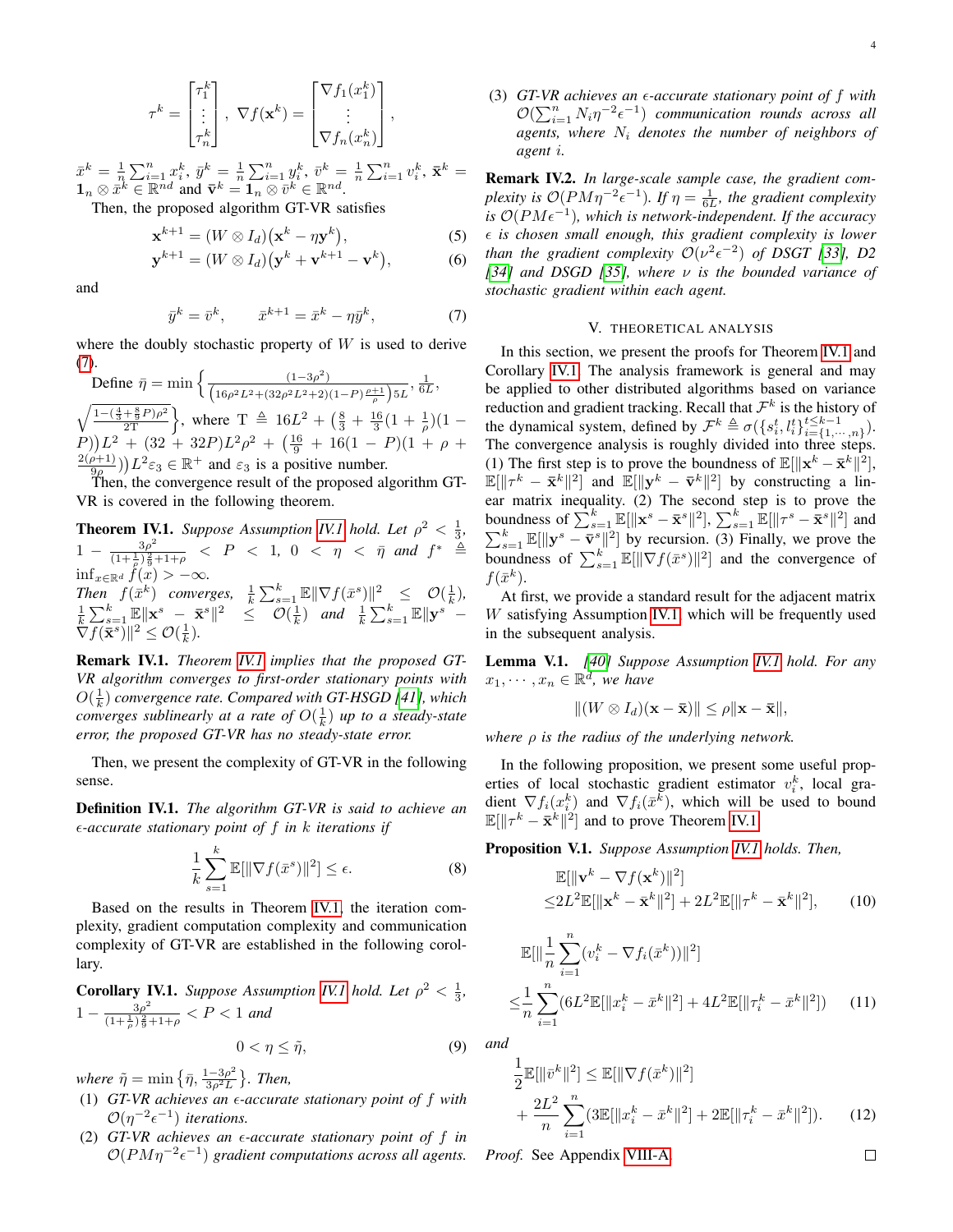With Proposition [V.1,](#page-3-4) in the following lemma, we establish bounds on  $\mathbb{E}[\|\mathbf{x}^k - \bar{\mathbf{x}}^k\|^2], \mathbb{E}[\|\tau^k - \bar{\mathbf{x}}^k\|^2]$  and  $\mathbb{E}[\|\mathbf{y}^k - \bar{\mathbf{v}}^k\|^2],$ respectively.

<span id="page-4-2"></span>Proposition V.2. *Suppose Assumption [IV.1](#page-0-0) hold. We have the following inequalities:*

(a) 
$$
\mathbb{E}[\|\mathbf{x}^{k+1} - \bar{\mathbf{x}}^{k+1}\|^2]
$$
  
\n
$$
\leq 2\rho^2 \mathbb{E}[\|\mathbf{x}^k - \bar{\mathbf{x}}^k\|^2] + 2\rho^2\eta^2 \mathbb{E}[\|\mathbf{y}^k - \bar{\mathbf{v}}^k\|^2],
$$
 (13)

(b) 
$$
\mathbb{E}[\|\bar{\mathbf{x}}^{k+1} - \tau^{k+1}\|^2]
$$
  
\n $\leq (2\rho^2 P + (1 - P)(\eta^2 + \frac{\eta}{\beta})12L^2)\mathbb{E}[\|\bar{\mathbf{x}}^k - \mathbf{x}^k\|^2]$   
\n $+ 2\rho^2 \eta^2 P \mathbb{E}[\|\mathbf{y}^k - \bar{\mathbf{v}}^k\|^2]$   
\n $+ (1 - P)((\eta^2 + \frac{\eta}{\beta})8L^2 + (1 + \eta\beta))\mathbb{E}[\|\bar{\mathbf{x}}^k - \tau^k\|^2]$   
\n $+ (\eta^2 + \frac{\eta}{\beta})2n(1 - P)\mathbb{E}[\|\nabla f(\bar{x}^k)\|^2],$  (14)

(c) 
$$
\mathbb{E}[\|\mathbf{y}^{k+1} - \bar{\mathbf{v}}^{k+1}\|^2] \n\leq (2\rho^2 + 48\eta^2 L^2 \rho^4 + 32P\eta^2 L^2 \rho^4) \mathbb{E}[\|\mathbf{y}^k - \bar{\mathbf{v}}^k\|^2] \n+ 16\rho^2 L^2 (1 + 6\eta^2 L^2 + (2 + 2P)\rho^2 \n+ 12L^2 (1 - P)(\eta^2 + \frac{\eta}{\beta}) ) \mathbb{E}[\|\mathbf{x}^k - \bar{\mathbf{x}}^k\|^2] \n+ 16\rho^2 L^2 (4\eta^2 L^2 + (1 - P)[1 + \eta\beta + (\eta^2 + \frac{\eta}{\beta})8L^2]) \n\mathbb{E}[\|\tau^k - \bar{\mathbf{x}}^k\|^2] \n+ 16\rho^2 L^2 n (\eta^2 + 2(1 - P)(\eta^2 + \frac{\eta}{\beta})) \mathbb{E}[\|\nabla f(\bar{x}^k)\|^2],
$$
\n(15)

*where*  $\beta \in \mathbb{R}^+$ ,  $\eta$  *is the step-size and*  $\rho$  *is the radius of the underlying network.*

*Proof.* See Appendix [VIII-B.](#page-8-0)

With [\(13\)](#page-4-0)-[\(15\)](#page-4-1) in Proposition [V.2](#page-4-2) bounded in terms of linear combinations of their past values, we will establish a linear system of inequalities to bound  $\sum_{s=1}^{k} \mathbb{E}[\Vert \mathbf{x}^{s} - \bar{\mathbf{x}}^{s} \Vert^{2}]$ ,  $\sum_{s=1}^{k} \mathbb{E}[\|\tau^s - \bar{\mathbf{x}}^s\|^2]$  and  $\sum_{s=1}^{k} \mathbb{E}[\|\mathbf{y}^s - \bar{\mathbf{v}}^s\|^2]$  by recursion. Before that, we introduce one lemma about the spectral radius of a non-negative matrix, whose proof is in [\[42,](#page-10-32) Theorem 8.3.2]

<span id="page-4-4"></span>**Lemma V.2.** *Let*  $A \in \mathbb{R}^{d \times d}$  *be non-negative and*  $x \in \mathbb{R}^d$  *be positive. If*  $Ax \leq \Theta x$  *for*  $\Theta > 0$ *, then the spectral radius of* A *satisfies*  $d(A) < \Theta$ .

Proposition V.3. *Suppose Assumption [IV.1](#page-0-0) hold. Suppose*  $\rho^2 < \frac{1}{3}$ ,  $1 - \frac{3\rho^2}{(1 + \frac{1}{2})\frac{2}{9}}$  $\frac{3\rho}{(1+\frac{1}{\rho})\frac{2}{9}+1+\rho} < P < 1$  and

$$
0<\eta<\min\Big\{\frac{1}{6L},\sqrt{\frac{1-(\frac{4}{3}+\frac{8}{9}P)\rho^2}{2T}}\Big\},
$$

where  $T \triangleq \frac{C_2 + C_3 \varepsilon_3}{\rho^2} \in \mathbb{R}^+$  and  $\varepsilon_3 \in \mathbb{R}^+$ . We have

$$
\max \{ \sum_{s=1}^{k} \mathbb{E} \|\mathbf{y}^{s} - \bar{\mathbf{v}}^{s}\|^{2}, \sum_{s=1}^{k} \mathbb{E} \|\mathbf{x}^{s} - \bar{\mathbf{x}}^{s}\|^{2}, \sum_{s=1}^{k} \mathbb{E} \|\tau^{s} - \bar{\mathbf{x}}^{s}\|^{2} \}
$$

$$
\leq \frac{3\rho^{2} R_{0}}{1 - 3\rho^{2}} + \frac{C_{4} + C_{4}^{\prime\prime}}{1 - 3\rho^{2}} \sum_{s=1}^{k} \mathbb{E} \|\nabla f(\bar{x}^{s})\|^{2}, \qquad (16)
$$

where  $R_0 = \mathbb{E} \|\mathbf{y}^1 - \bar{\mathbf{v}}^1\|^2 + \mathbb{E} \|\mathbf{x}^1 - \bar{\mathbf{x}}^1\|^2 + \mathbb{E} \|\tau^1 - \bar{\mathbf{x}}^1\|^2$ ,  $C_4$ and  $C_4''$  are defined after [\(17\)](#page-4-3).

*Proof.* Let  $\beta = \frac{\rho}{\eta}$  and  $\eta L \leq \frac{1}{6}$ . With Lemma [V.2,](#page-4-2) we have

<span id="page-4-3"></span>
$$
u_{k+1} \leq \underbrace{\begin{bmatrix} C_1 & C_2 & C_3 \\ 2\rho^2 \eta^2 & 2\rho^2 & 0 \\ 2\rho^2 \eta^2 P & C_2'' & C_1'' \end{bmatrix}}_{C} u_k + \begin{bmatrix} C_4 \\ 0 \\ C_4'' \end{bmatrix} \mathbb{E} \|\nabla f(\bar{x}^k)\|^2, \tag{17}
$$

<span id="page-4-0"></span>where  $u_k \triangleq$  $\lceil$  $\overline{1}$  $\mathbb{E}\|\mathbf{y}^k - \bar{\mathbf{v}}^k\|^2$  $\mathbb{E}\|\mathbf{x}^k - \mathbf{\bar{x}}^k\|^2$  $\mathbb{E}\Vert\tau^k - \mathbf{\bar{x}}^k\Vert^2$ 1 ,  $C_1 = 2\rho^2 + \frac{12+8P}{9}\rho^4$ ,  $C_2 =$  $16\rho^2 L^2 + \frac{8\rho + 16(\rho+1)(1-P)}{3\rho}$  $\frac{(3p+1)(1-P)}{3p}\rho^2L^2 + (32+32P)L^2\rho^4$ ,  $C_3 =$  $\frac{16}{9}(1+\frac{9\rho^2+11\rho+2}{\rho}(1-P))\rho^2L^2$ ,  $C_2''=2\rho^2P+\frac{1}{3}(1-P)(1+\frac{1}{\rho})$ ,  $C_1'' = (1 - P)(\frac{2}{9}(1 + \frac{1}{\rho}) + 1 + \rho)$  and  $C_4 = 16n\rho^2\eta^2L^2 +$  $32n(1-P)\rho^2\eta^2L^2(1+\frac{1}{\rho})$  and  $C_4''=2\eta^2n(1-P)(1+\frac{1}{\rho})$ By induction of  $(17)$ , it leads to

<span id="page-4-7"></span><span id="page-4-5"></span>
$$
u_{k+1} \leq C^k u_1 + \sum_{s=0}^{k-1} C^s \begin{bmatrix} C_4 \\ 0 \\ C_4'' \end{bmatrix} \mathbb{E} \|\nabla f(\bar{x}^{k-s})\|^2 \qquad (18)
$$

If the spectral radius of C satisfies  $d(C) < 1$ , then  $C<sup>k</sup>$ converges to zero at the linear rate  $\mathcal{O}(d(C)^k)$  [\[42\]](#page-10-32). Hence, we next prove  $d(C)$  < 1 by Lemma [V.2](#page-4-4) so as to prove the result in this proposition. Because  $1 - \frac{3\rho^2}{(1+\frac{1}{2})^2}$  $\frac{3\rho}{(1+\frac{1}{\rho})\frac{2}{9}+1+\rho} < P < 1,$ we have  $\varepsilon_3 \triangleq \frac{3\rho^2 P + \frac{1}{3}(1-P)(1+\frac{1}{\rho})}{2\sigma^2 \left(1-\frac{P}{\rho}\right)(2(1+\frac{1}{\rho}))}$  $\frac{3\rho^2-(1-P)\left(\frac{2}{9}(1+\frac{1}{\rho})+1+\rho\right)}{3\rho^2-(1-P)\left(\frac{2}{9}(1+\frac{1}{\rho})+1+\rho\right)}$  > 0. Define a positive vector  $\varepsilon = \left[\frac{1}{2\eta^2}, 1, \varepsilon_3\right]^T$ . Then, with  $0 < \eta <$  $\min\left\{\frac{1}{6L},\sqrt{\frac{1-(\frac{4}{3}+\frac{8}{9}P)\rho^2}{2T}}\right\}$  and  $\rho^2 < \frac{1}{3}$ , the non-negative matrix C satisfies  $C\epsilon \leq 3\rho^2 \epsilon$ , i.e.

$$
(2\rho^2 + \frac{12 + 8P}{9}\rho^4)\frac{1}{2\eta^2} + C_2 + C_3\varepsilon_3 \le \frac{3\rho^2}{2\eta^2},\qquad(19a)
$$

$$
2\rho^2 \eta^2 \frac{1}{2\eta^2} + 2\rho^2 = 3\rho^2,
$$
\n(19b)

$$
2\rho^2 \eta^2 P \frac{1}{2\eta^2} + (2\rho^2 P + \frac{1}{3}(1 - P)(1 + \frac{1}{\rho}))
$$
  
+  $(1 - P)\left(\frac{2}{9}(1 + \frac{1}{\rho}) + 1 + \rho\right)\varepsilon_3 = 3\rho^2 \varepsilon_3.$  (19c)

Therefore, by Lemma [V.2,](#page-4-4) we obtain  $d(C) \leq 3\rho^2$ . By [\(18\)](#page-4-5), we obtain the following bound

$$
||u_{k+1}|| \le d(C)^k ||u_1|| + \sum_{s=0}^{k-1} d(C)^s \left\| \begin{bmatrix} C_4 \\ 0 \\ C_4'' \end{bmatrix} \right\| \mathbb{E} ||\nabla f(\bar{x}^{k-s})||^2,
$$

and consequently,

<span id="page-4-1"></span> $\Box$ 

<span id="page-4-6"></span>
$$
\max \left\{ \mathbb{E} \|\mathbf{y}^{k+1} - \bar{\mathbf{v}}^{k+1}\|^2, \mathbb{E} \|\mathbf{x}^{k+1} - \bar{\mathbf{x}}^{k+1}\|^2, \mathbb{E} \|\tau^{k+1} - \bar{\mathbf{x}}^{k+1}\|^2 \right\} \n\leq (3\rho^2)^k (\mathbb{E} \|\mathbf{y}^1 - \bar{\mathbf{v}}^1\|^2 + \mathbb{E} \|\mathbf{x}^1 - \bar{\mathbf{x}}^1\|^2 + \mathbb{E} \|\tau^1 - \bar{\mathbf{x}}^1\|^2) \n+ \sum_{s=0}^{k-1} (3\rho^2)^s (C_4 + C_4'') \mathbb{E} \|\nabla f(\bar{x}^{k-s})\|^2,
$$
\n(20)

where we used the fact that  $\max\{a, b\} \leq \sqrt{a^2 + b^2} \leq a + b$ for any  $a \geq 0$  and  $b \geq 0$ .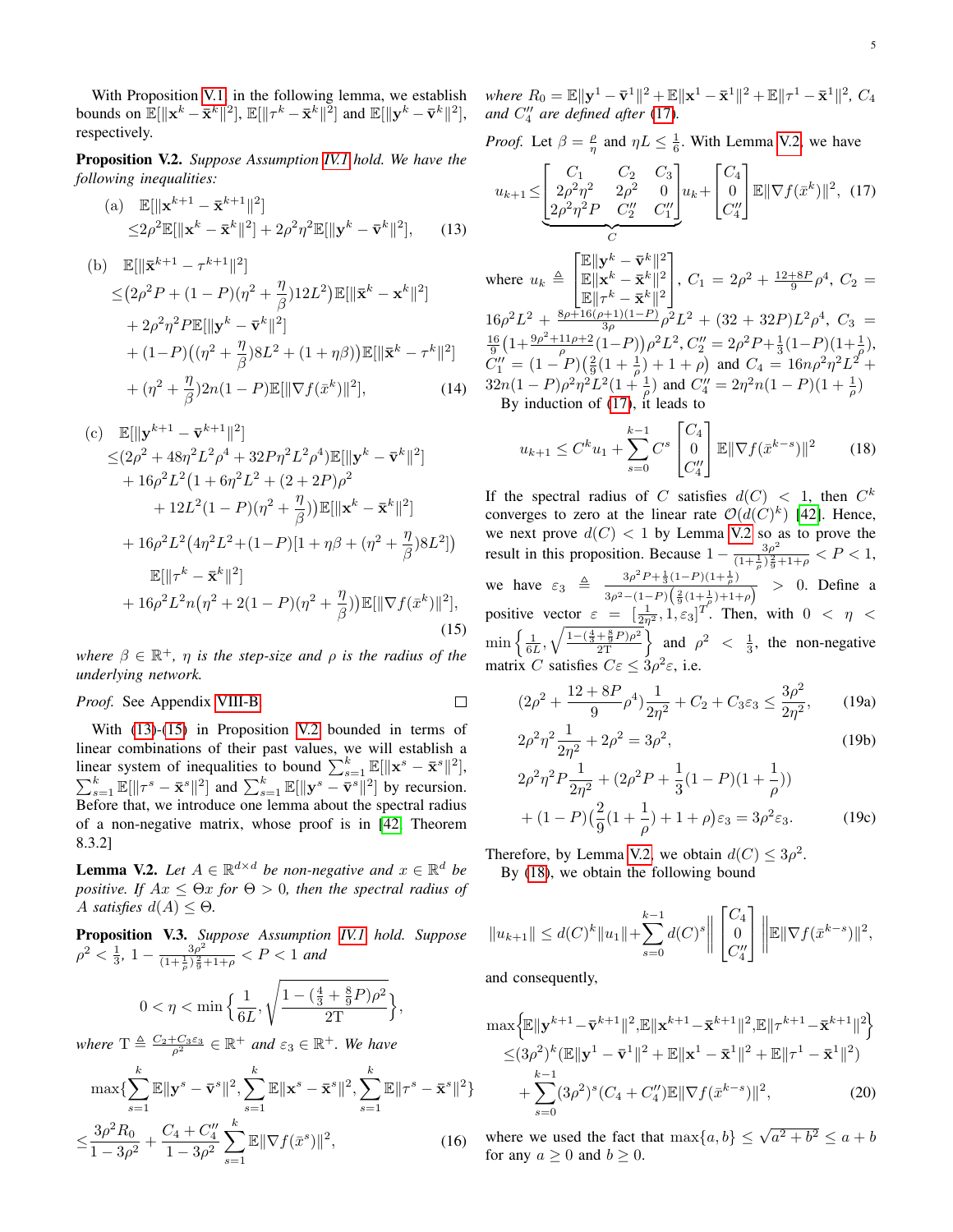In addition, due to  $3\rho^2 < 1$ , we have

$$
\sum_{l=1}^{k} \sum_{s=0}^{l-1} (3\rho^2)^s a_{l-s} = \sum_{l=1}^{k} \sum_{s=1}^{l} (3\rho^2)^{l-s} a_s
$$

$$
= \sum_{s=1}^{k} a_s \sum_{l=s}^{k} (3\rho^2)^{l-s}
$$

$$
\leq \frac{1}{1 - 3\rho^2} \sum_{s=1}^{k} a_s,
$$
(21)

for any non-negative sequence  $(a_s)_{s \in \mathbb{Z}^+}$ . Then, by summing [\(20\)](#page-4-6) over iterations and [\(21\)](#page-5-0), we obtain

$$
\max \Big\{ \sum_{s=1}^{k} \mathbb{E} \|\mathbf{y}^{s} - \bar{\mathbf{v}}^{s}\|^{2}, \sum_{s=1}^{k} \mathbb{E} \|\mathbf{x}^{s} - \bar{\mathbf{x}}^{s}\|^{2}, \sum_{s=1}^{k} \mathbb{E} \|\tau^{s} - \bar{\mathbf{x}}^{s}\|^{2} \Big\}
$$

$$
\leq \frac{3\rho^{2} R_{0}}{1 - 3\rho^{2}} + \frac{C_{4} + C_{4}^{\prime\prime}}{1 - 3\rho^{2}} \sum_{s=1}^{k} \mathbb{E} \|\nabla f(\bar{x}^{s})\|^{2}, \tag{22}
$$

where  $R_0 = \mathbb{E} ||\mathbf{y}^1 - \bar{\mathbf{v}}^1||^2 + \mathbb{E}||\mathbf{x}^1 - \bar{\mathbf{x}}^1||^2 + \mathbb{E}||\tau^1 - \bar{\mathbf{x}}^1||^2$ .

In next proposition, we show the evolution of the cost function.

<span id="page-5-3"></span>Proposition V.4. *Suppose Assumption [IV.1](#page-0-0) hold. If the stepsize satisfies*  $\eta \leq \frac{1}{6L}$ ,

$$
\mathbb{E}f(\bar{x}^{k+1})
$$
  
\n
$$
\leq \mathbb{E}f(\bar{x}^k) - \frac{\eta}{3} \mathbb{E} \|\nabla f(\bar{x}^k)\|^2
$$
  
\n
$$
+ \frac{2L}{3n} \mathbb{E} \|\mathbf{x}^k - \bar{\mathbf{x}}^k\|^2 + \frac{4L}{9n} \mathbb{E} \|\tau^k - \bar{\mathbf{x}}^k\|^2.
$$
 (23)

*Proof.* By  $\bar{x}^{k+1} = \bar{x}^k - \eta \bar{v}^k$  and the *L*-smoothness of the function  $f$ , we have

$$
f(\bar{x}^{k+1}) \leq f(\bar{x}^k) - \eta \langle \nabla f(\bar{x}^k), \bar{v}^k \rangle + \frac{\eta^2 L}{2} ||\bar{v}^k||^2
$$
  

$$
= f(\bar{x}^k) - \eta ||\nabla f(\bar{x}^k)||^2 + \frac{\eta^2 L}{2} ||\bar{v}^k||^2
$$
  

$$
- \eta \left\langle \nabla f(\bar{x}^k), \frac{1}{n} \sum_{i=1}^n (v_i^k - \nabla f_i(\bar{x}^k)) \right\rangle
$$
  

$$
\leq f(\bar{x}^k) - \frac{\eta}{2} ||\nabla f(\bar{x}^k)||^2 + \frac{\eta^2 L}{2} ||\bar{v}^k||^2
$$
  

$$
+ \frac{\eta}{2} ||\frac{1}{n} \sum_{i=1}^n (v_i^k - \nabla f_i(\bar{x}^k))||^2
$$

Taking the conditional expectation with respect to  $\mathcal{F}^{k+1}$ ,

$$
\mathbb{E}[f(\bar{x}^{k+1})|\mathcal{F}^{k+1}]
$$
  
\n
$$
\leq f(\bar{x}^k) - \frac{\eta}{2} \|\nabla f(\bar{x}^k)\|^2 + \frac{\eta^2 L}{2} \|\bar{v}^k\|^2
$$
  
\n
$$
+ \frac{\eta}{2} \|\frac{1}{n} \sum_{i=1}^n (v_i^k - \nabla f_i(\bar{x}^k))\|^2
$$

Then, by  $(11)$  and  $(12)$ , we have

$$
\mathbb{E}[f(\bar{x}^{k+1})|\mathcal{F}^{k+1}]
$$
\n
$$
\leq f(\bar{x}^{k}) - \frac{\eta}{2} \|\nabla f(\bar{x}^{k})\|^{2}
$$
\n
$$
+ \eta^{2} L \Big( \|\nabla f(\bar{x}^{k})\|^{2} + \frac{2L^{2}}{n} (3\|\mathbf{x}^{k} - \bar{\mathbf{x}}^{k}\|^{2} + 2\|\tau^{k} - \bar{\mathbf{x}}^{k}\|^{2}) \Big)
$$
\n
$$
+ \frac{\eta}{2n} (6L^{2} \|\mathbf{x}^{k} - \bar{\mathbf{x}}^{k}\|^{2} + 4L^{2} \|\tau^{k} - \bar{\mathbf{x}}^{k}\|^{2})
$$
\n
$$
= f(\bar{x}^{k}) - (\frac{\eta}{2} - \eta^{2} L) \|\nabla f(\bar{x}^{k})\|^{2} + \frac{3\eta L^{2} + 6\eta^{2} L^{3}}{n} \|\mathbf{x}^{k} - \bar{\mathbf{x}}^{k}\|^{2}
$$
\n
$$
+ \frac{4\eta^{2} L^{3} + 2\eta L^{2}}{n} \|\tau^{k} - \bar{\mathbf{x}}^{k}\|^{2}.
$$
\n(24)

<span id="page-5-1"></span><span id="page-5-0"></span>Substitute  $\eta L \leq \frac{1}{6}$  to the above inequality and take the total expectation on both sides of [\(24\)](#page-5-1), we obtain [\(23\)](#page-5-2).  $\Box$ 

The following lemma will be used to establish the convergence of GT-VR.

<span id="page-5-6"></span><span id="page-5-4"></span>**Lemma V.3.** *[\[43\]](#page-10-33)* Let  $(\Omega, \mathcal{F}, \mathcal{P})$  be a probability space and  $(\mathcal{F}_t)_{t \in \mathbb{Z}^+}$  *be a filtration. Let*  $U^t$ ,  $\xi^t$  *and*  $\zeta^t$  *be nonnegative*  $\mathcal{F}_t$ *measurable random variables for*  $t \in \mathbb{Z}^+$  *such that* 

$$
\mathbb{E}[U^{t+1}|\mathcal{F}_t] \le U^t + \xi^t - \zeta^t, \quad \forall t = 1, 2, \cdots.
$$
 (25)

*Then*  $U^t$  converges to a random variable and  $\sum_{t=1}^{\infty} \zeta^t < +\infty$ *almost surely on the event*  $\{\sum_{t=1}^{\infty} \xi^{t} < +\infty\}$ .

Now, we are ready to provide the proof of Theorem [IV.1.](#page-3-2) Proof of Theorem [IV.1:](#page-3-2)

*Proof.* By proposition [V.4](#page-5-3) and [\(22\)](#page-5-4), we have

<span id="page-5-2"></span>
$$
0 \leq f(\bar{x}^1) - f^* - \frac{\eta}{3} \sum_{s=1}^k \mathbb{E} \|\nabla f(\bar{x}^s)\|^2
$$
  
+ 
$$
(\frac{2L}{3n} + \frac{4L}{9n})(\frac{3\rho^2 R_0}{1 - 3\rho^2} + \frac{C_4 + C_4''}{1 - 3\rho^2} \sum_{s=1}^k \mathbb{E} \|\nabla f(\bar{x}^s)\|^2)
$$
  
= 
$$
f(\bar{x}^1) - f^* - (\frac{\eta}{3} - \frac{10L}{9n} \frac{C_4 + C_4''}{1 - 3\rho^2}) \sum_{s=1}^k \mathbb{E} \|\nabla f(\bar{x}^s)\|^2
$$
  
+ 
$$
\frac{10L}{9n} \frac{3\rho^2 R_0}{1 - 3\rho^2}
$$
  
= 
$$
f(\bar{x}^1) - f^* - C \sum_{s=1}^k \mathbb{E} \|\nabla f(\bar{x}^s)\|^2 + \frac{10L}{9n} \frac{3\rho^2 R_0}{1 - 3\rho^2}.
$$
 (26)

Since

<span id="page-5-5"></span>
$$
0 < \eta < \frac{(1 - 3\rho^2)}{\left(16\rho^2 L^2 + (32\rho^2 L^2 + 2)(1 - P)\frac{\rho + 1}{\rho}\right)5L}, \quad (27)
$$

then,

$$
C = \frac{\eta}{3} - \frac{10L}{9} \frac{1}{1 - 3\rho^2} \left( 16\rho^2 \eta^2 L^2 + 32(1 - P)\rho^2 \eta^2 L^2 (1 + \frac{1}{\rho}) + 2\eta^2 (1 - P)(1 + \frac{1}{\rho}) \right)
$$
  
=  $\frac{\eta}{3} \left( 1 - \frac{10L}{3} \frac{1}{1 - 3\rho^2} \left( 16\rho^2 \eta L^2 + 32(1 - P)\rho^2 \eta L^2 (1 + \frac{1}{\rho}) + 2\eta (1 - P)(1 + \frac{1}{\rho}) \right) \right)$   
> 0.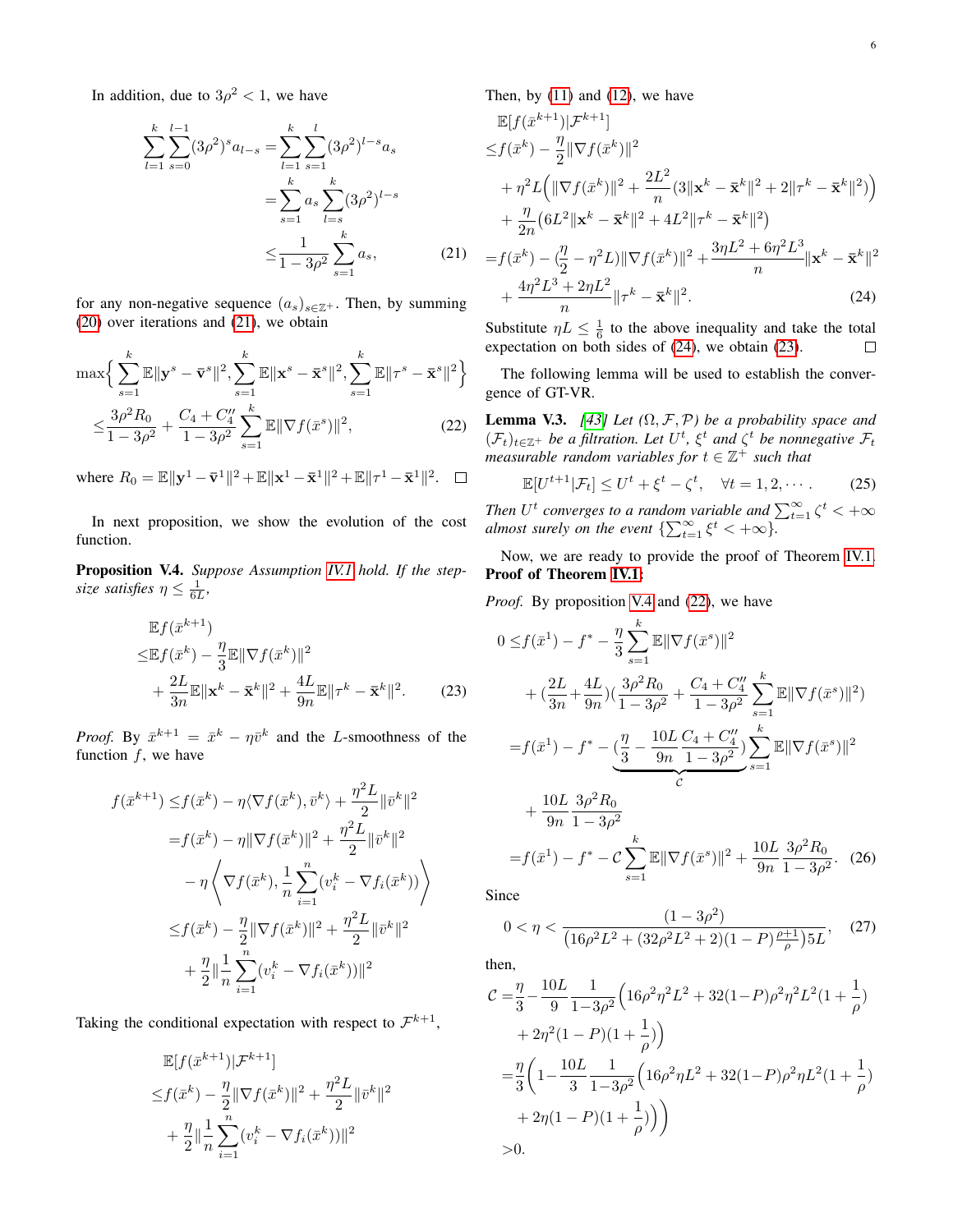It follows from [\(26\)](#page-5-5) that

$$
\frac{1}{k} \sum_{s=1}^{k} \mathbb{E} \|\nabla f(\bar{x}^s)\|^2 \le \frac{1}{k\mathcal{C}} \left[ \left( f(\bar{x}^1) - f^* \right) + \frac{10L}{9n} \frac{3\rho^2 R_0}{1 - 3\rho^2} \right],\tag{28}
$$

which implies that  $\frac{1}{k} \sum_{s=1}^{k} \mathbb{E} \|\nabla f(\bar{x}^s)\|^2 \leq \mathcal{O}(\frac{1}{k})$  holds in Theorem [IV.1.](#page-3-2)

Now, by [\(22\)](#page-5-4) and [\(28\)](#page-6-1), we see that

$$
\max \Big\{ \frac{1}{k} \sum_{s=1}^{k} \mathbb{E} \|\mathbf{x}^{s} - \bar{\mathbf{x}}^{s}\|^{2}, \frac{1}{k} \sum_{s=1}^{k} \|\tau^{s} - \bar{\mathbf{x}}^{s}\|^{2} \Big\}
$$
  

$$
\leq \frac{1}{k} \Big( \frac{R_{0}}{1 - 3\rho^{2}} + \frac{C_{4} + C_{4}''}{1 - 3\rho^{2}} \Big( \frac{1}{C} \big( f(\bar{x}^{1}) - f^{*} \big) + \frac{10L}{9nC} \frac{3\rho^{2} R_{0}}{1 - 3\rho^{2}} \Big) \Big)
$$
  

$$
= \frac{1}{k} \Big( \frac{C_{4} + C_{4}''}{(1 - 3\rho^{2})C} \big( f(\bar{x}^{1}) - f^{*} \big) + \Big( \frac{C_{4} + C_{4}''}{1 - 3\rho^{2}} \frac{10L}{9nC} + 1 \Big) \frac{3\rho^{2} R_{0}}{1 - 3\rho^{2}} \Big),
$$

which implies that  $\frac{1}{k} \sum_{s=1}^{k} \mathbb{E} \|\mathbf{x}^{s} - \bar{\mathbf{x}}^{s}\|^2 \le \mathcal{O}(\frac{1}{k})$  in Theorem [IV.1](#page-3-2) holds.

In addition, by  $(11)$ , we have

$$
\frac{1}{k} \sum_{s=1}^{k} \mathbb{E} \|\mathbf{y}^{s} - \nabla f(\bar{\mathbf{x}}^{s})\|^{2}
$$
\n
$$
\leq \frac{2}{k} \sum_{s=1}^{k} (\mathbb{E} \|\mathbf{y}^{s} - \bar{\mathbf{v}}^{s}\|^{2} + \mathbb{E} \|\bar{\mathbf{v}}^{s} - \nabla f(\bar{\mathbf{x}}^{s})\|^{2})
$$
\n
$$
\leq \frac{2}{k} \sum_{s=1}^{k} (\mathbb{E} \|\mathbf{y}^{s} - \bar{\mathbf{v}}^{s}\|^{2} + 6L^{2} \mathbb{E} \|\mathbf{x}^{s} - \bar{\mathbf{x}}^{s}\|^{2} + 4L^{2} \mathbb{E} \|\tau^{s} - \bar{\mathbf{x}}^{s}\|^{2})
$$
\n
$$
\leq \frac{1}{k} (2 + 20L^{2}) \Big( \frac{C_{4} + C_{4}^{"}}{(1 - 3\rho^{2})\mathcal{C}} \Big( f(\bar{x}^{1}) - f^{*} \Big)
$$
\n
$$
+ \Big( \frac{C_{4} + C_{4}^{"}}{1 - 3\rho^{2}} \frac{10L}{9n\mathcal{C}} + 1 \Big) \frac{3\rho^{2} R_{0}}{1 - 3\rho^{2}} \Big),
$$

which implies that  $\frac{1}{k} \sum_{s=1}^{k} \mathbb{E} \|\mathbf{y}^{s} - \nabla f(\bar{\mathbf{x}}^{s})\|^2 \leq \mathcal{O}(\frac{1}{k})$  in Theorem [IV.1](#page-3-2) holds. Finally, by Proposition [V.4](#page-5-3) and Lemma [V.3,](#page-5-6) we see that  $f(\bar{x}^k)$  converges and  $\sum_{k=1}^{\infty} E[\|\nabla f(\bar{x}^k)\|^2]$  < +∞.  $\Box$ 

With the convergence result in Theorem [IV.1](#page-3-2) and the definition of  $\epsilon$ -accurate stationary point in Definition [IV.1,](#page-3-7) we present the analysis of Corollary [IV.1](#page-3-3) in the following.

#### Proof of Corollary [IV.1:](#page-3-3)

*Proof.* By definition [IV.1](#page-3-7) and [\(28\)](#page-6-1), it is clear that to find an  $\epsilon$ -accurate stationary point, it is sufficient to find the iterations  $k$  such that

$$
\frac{1}{k\mathcal{C}}\left[ \left( f(\bar{x}^1) - f^* \right) + \frac{10L}{9n} \frac{3\rho^2 R_0}{1 - 3\rho^2} \right] \le \epsilon \tag{29}
$$

where  $C = \frac{\eta}{3} \left( 1 - \frac{10L}{3} \frac{1}{1 - 3\rho^2} \left( 16\rho^2 \eta L^2 + 32(1 - P)\rho^2 \eta L^2 (1 +$  $(\frac{1}{\rho})+2\eta(1-P)(1+\frac{1}{\rho})\big)$ . If the step-size  $\eta$  satisfies [\(9\)](#page-3-8),  $C \geq \frac{\eta}{9}$ and  $\frac{1}{\eta L} \ge \frac{3\rho^2}{1-3\rho^2}$  hold. Thus, when the iteration k satisfies

$$
\frac{9}{\eta\epsilon}\left[\left(f(\bar{x}^1) - f^*\right) + \frac{10}{9n}\frac{R_0}{\eta}\right] \le k,\tag{30}
$$

then, the inequality [\(29\)](#page-6-2) holds. Therefore, the iteration complexity of GT-VR is  $\mathcal{O}(\frac{1}{\eta\epsilon}\left[\left(f(\bar{x}^1) - f^*\right) + \frac{R_0}{n\eta}\right])$ .

For the gradient computations, since there are  $Pm_i + 2$ gradient computations at each iteration of agent  $i$ , the number of gradient computations across all agents is the iteration complexity multiplied by  $\sum_{i=1}^{n} (Pm_i + 2)$ . Since  $\sum_{i=1}^{n} m_i = M$ , the computational complexity is  $\mathcal{O}(\frac{PM+n}{\eta \epsilon}[(\overline{f}(\overline{x}^1) - f^*) +$  $\frac{R_0}{n\eta} \big]$ ).

<span id="page-6-1"></span>At each iteration, each agent  $i$  communicate twice with its neighbors. Let  $N_i$  denote the number of neighbors of agent i. Then, the communication complexity across all agents is  $\mathcal{O}\left(\frac{\sum_{i=1}^{n} N_i}{\eta \epsilon} \left[ \left(f(\bar{x}^1) - f^*\right) + \frac{R_0}{n\eta} \right] \right)$  by multiplying the iteration complexity by  $\sum_{i=1}^{n} N_i$ .

## <span id="page-6-5"></span>VI. SIMULATION

<span id="page-6-0"></span>To verify the efficacy of the proposed algorithm, we consider the classical binary classification problem, which is to find one optimal predictor  $x \in \mathbb{R}^d$  on a popular logistic regression learning model. We compare the proposed algorithm with recently proposed algorithms GT-SAGA [\[32\]](#page-10-22), GT-SARAH [\[31\]](#page-10-21) and D-GET [\[30\]](#page-10-20). The learning model is to optimize the following problem

$$
\min_{x \in \mathbb{R}^d} f(x) \triangleq \frac{1}{n} \sum_{i=1}^n f_i(x),
$$
  

$$
f_i(x) = \frac{1}{m_i} \sum_{j=1}^{m_i} \frac{1}{1 + \exp(l_{ij} a'_{ij} x)} + \lambda_1 \|x\|_2^2, \qquad (31)
$$

where  $a_{ij} \in \mathbb{R}^d$ ,  $l_{ij} \in \{-1, 1\}$  and  $\{a_{ij}, l_{ij}\}_{j=1}^{m_i}$  denotes the set of training samples of agent i.

<span id="page-6-4"></span>TABLE I REAL DATA FOR BLACK-BOX BINARY CLASSIFICATION

| datasets       | #samples | #features | #classes |
|----------------|----------|-----------|----------|
| a9a            | 32561    | 23        |          |
| w8a            | 64700    | 300       |          |
| covtype.binary | 581012   | 54        |          |

In this experiment, we use the publicly available real datasets<sup>[1](#page-6-3)</sup>, which are summarized in Table [I.](#page-6-4) All algorithms are applied over a ten-agent undirected connected network with a doubly stochastic adjacent matrix  $W$  to solve [\(31\)](#page-6-5). Meanwhile,  $\lambda_1 \triangleq 5 \times 10^{-4}$ . For the proposed GT-VR algorithm, the probability  $P$  is taken as 0.3 and the stepsize is taken as 0.1. Note that the ranges of step-size and possibility provided in Theorem [IV.1](#page-3-2) are rigorous theoretical results. In practice, we can adjust them according to the convergence performance. For comparison, the local variables in all algorithms are initialized as zero and all the algorithms take same step-sizes. The simulation codes are provided at [https://github.com/managerjiang/GT](https://github.com/managerjiang/GT_VR_Simulation)\_VR\_Simulation.

<span id="page-6-2"></span>Define  $D(\bar{x}) = \sum_{i=1}^{10} x_i' \sum_{j=1}^{10} w_{ij} (x_i - x_j)$ . The trajectory of  $D(\bar{x})$  converging to zero implies that the variable estimates of different agents achieve consensus. For different datasets, the trajectories of cost function f and  $D(\bar{x})$  are shown in Fig. [1.](#page-7-2) We observe that for all datasets, the algorithms all have good consensus performance. For the trajectories of cost

<span id="page-6-3"></span> $1_a9a$ , w8a and covtype.binary are from the website www.csie.ntu.edu.tw/ cjlin/libsvmtools/datasets/.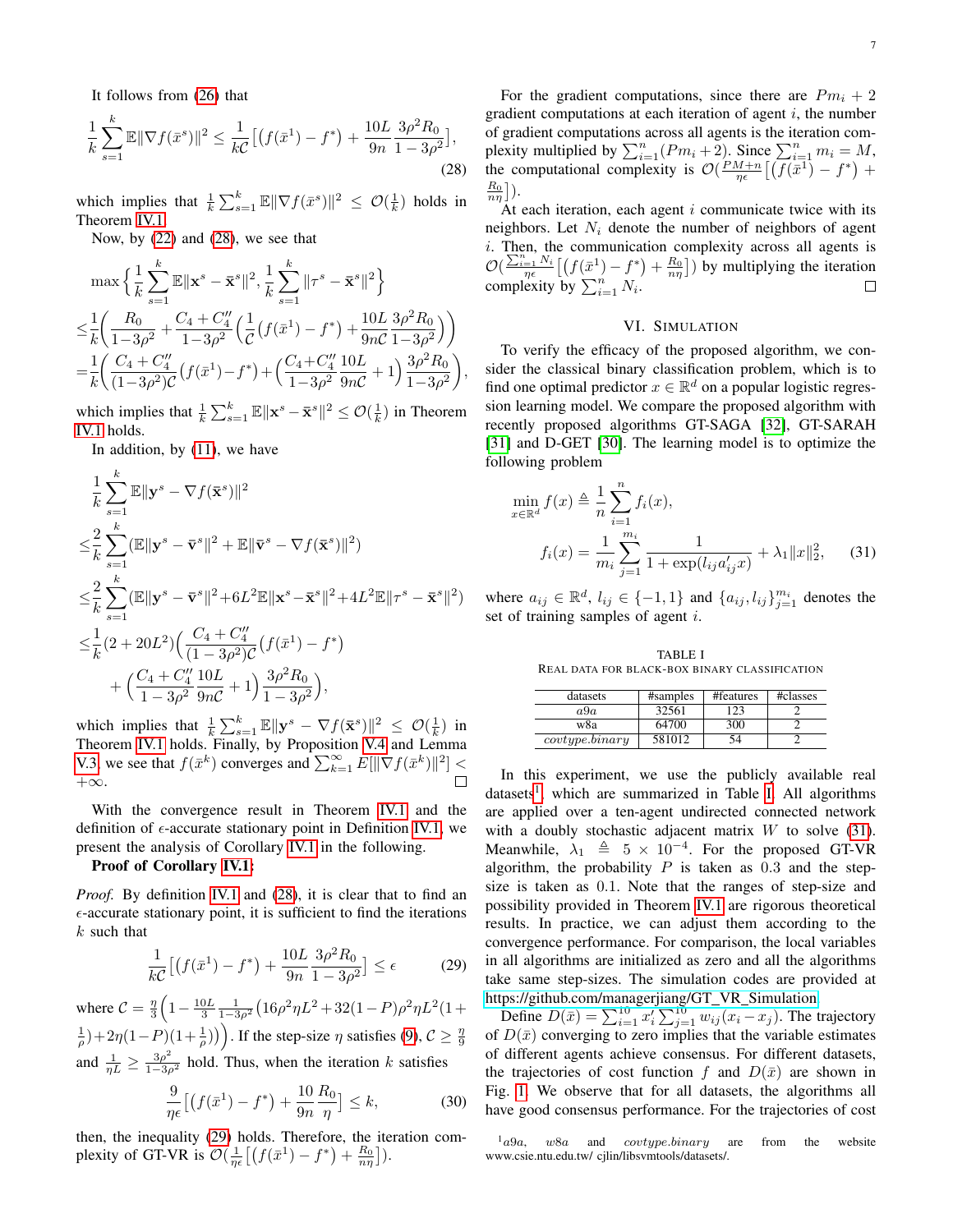

<span id="page-7-2"></span>Fig. 1. The convergence behaviors of GT-VR, GT-SAGA, GT-HSGD, GT-SARAH, D-GET over the a9a and w8a datasets

function, the algorithm GT-VR decays faster than the stateof-the-art algorithms D-GET, GT-SAGA and GT-SARAH, especially for the w8a dataset, demonstrating the excellent iteration complexity of GT-VR.

#### VII. CONCLUSION

<span id="page-7-0"></span>Focusing on distributed non-convex stochastic optimization, this paper has developed a novel variance-reduced distributed stochastic first-order algorithm over undirected and weightbalanced directed graphs by combining gradient tracking and variance reduction. The variance reduction technique makes use of Bernoulli distribution to handle the variance by stochastic gradients. The proposed algorithm converges with  $O(\frac{1}{k})$ rate and has lower iteration complexity compared with some existing excellent algorithms. By comparative simulations, the proposed algorithm presents better convergence performance than state-of-the-art algorithms.

## <span id="page-7-3"></span>VIII. APPENDIX

#### <span id="page-7-1"></span>*A.* Proof of Proposition [V.1](#page-3-4)

*Proof.* (a) For convenience, we define  $A^k$   $\triangleq$  $\sigma(\cup_{i=1}^n \sigma(l_i^k), \mathcal{F}^k)$  and clearly  $\mathcal{F}^k \subseteq \mathcal{A}^k$ . By the tower property of the conditional expectation, we have

$$
\mathbb{E}[\Vert v_i^k - \nabla f_i(x_i^k) \Vert^2 | \mathcal{F}^k] = \mathbb{E}[\mathbb{E}[\Vert v_i^k - \nabla f_i(x_i^k) \Vert^2 | \mathcal{A}^k] | \mathcal{F}^k].
$$
\n(32)

For  $\mathbb{E}[\Vert v_i^k - \nabla f_i(x_i^k) \Vert^2 | \mathcal{A}^k]$ , we have  $\mathbb{E}[\Vert v_i^k - \nabla f_i(x_i^k) \Vert^2 | \mathcal{A}^k]$  $= \mathbb{E}[\|\nabla f_{i,s_i^k}(x_i^k)-\nabla f_{i,s_i^k}(\tau_i^k)-(\nabla f_{i}(x_i^k)-\nabla f_{i}(\tau_i^k))\|^2|\mathcal{A}^k]$  $\leq$ E[| $\|\nabla f_{i,s_i^k}(x_i^k)-\nabla f_{i,s_i^k}(\tau_i^k)\|^2|\mathcal{A}^k]$  $\frac{1}{N}\sum_{i=1}^{m_i}\|\nabla f_{i,j}(x_i^k)-\nabla f_{i,j}(\bar{x}^k)+\nabla f_{i,j}(\bar{x}^k)-\nabla f_{i,j}(\tau)$ 

$$
=\frac{1}{m_i}\sum_{j=1}^{m_i}\|\nabla f_{i,j}(x_i^k)-\nabla f_{i,j}(\bar{x}^k)+\nabla f_{i,j}(\bar{x}^k)-\nabla f_{i,j}(\tau_i^k)\|^2
$$
  

$$
\leq 2L^2\|x_i^k-\bar{x}^k\|^2+2L^2\|\tau_i^k-\bar{x}^k\|^2
$$
(33)

where the first inequality is from the standard conditional variance decomposition

<span id="page-7-4"></span>
$$
\mathbb{E}[\|a_i^k - \mathbb{E}[a_i^k | A^k]\|^2 | A^k]
$$
\n
$$
= \mathbb{E}[\|a_i^k\|^2 | A^k] - \|\mathbb{E}[a_i^k | A^k]\|^2
$$
\n
$$
\leq \mathbb{E}[\|a_i^k\|^2 | A^k],
$$

with  $a_i^k = \nabla f_{i,s_i^k}(x_i^k) - \nabla f_{i,s_i^k}(\tau_i^k)$ . Substitute the above inequality to [\(32\)](#page-7-3),

$$
\mathbb{E}[\|v_i^k - \nabla f_i(x_i^k)\|^2 | \mathcal{F}^k]
$$
  
\n
$$
\leq 2L^2 \mathbb{E}[\|x_i^k - \bar{x}^k\|^2 | \mathcal{F}^k] + 2L^2 \mathbb{E}[\|\tau_i^k - \bar{x}^k\|^2 \mathcal{F}^k].
$$
 (34)

The proof follows by summing  $(34)$  over i and taking the total expectation on both sides.

(b) With the result in (a),  $\mathbb{E}[\Vert \frac{1}{n} \sum_{i=1}^{n} (v_i^k - \nabla f_i(\bar{x}^k)) \Vert^2 | \mathcal{F}^k]$ satisfies

$$
\mathbb{E}[\|\frac{1}{n}\sum_{i=1}^{n}(v_{i}^{k}-\nabla f_{i}(\bar{x}^{k}))\|^{2}|\mathcal{F}^{k}]
$$
\n
$$
\leq \frac{1}{n}\sum_{i=1}^{n}\mathbb{E}[\|v_{i}^{k}-\nabla f_{i}(\bar{x}^{k})\|^{2}|\mathcal{F}^{k}]
$$
\n
$$
\leq \frac{1}{n}\sum_{i=1}^{n}(2\mathbb{E}[\|v_{i}^{k}-\nabla f_{i}(x_{i}^{k})\|^{2}|\mathcal{F}^{k}]
$$
\n
$$
+2\mathbb{E}[\|\nabla f_{i}(x_{i}^{k})-\nabla f_{i}(\bar{x}^{k})\|^{2}|\mathcal{F}^{k}])
$$
\n
$$
\leq \frac{34}{n}\sum_{i=1}^{n}(2(2L^{2}\mathbb{E}[\|x_{i}^{k}-\bar{x}^{k}\|^{2}|\mathcal{F}^{k})+2L^{2}\mathbb{E}[\|\tau_{i}^{k}-\bar{x}^{k}\|^{2}|\mathcal{F}^{k}])
$$
\n
$$
+2L^{2}\mathbb{E}[\|x_{i}^{k}-\bar{x}^{k}\|^{2}|\mathcal{F}^{k}])
$$
\n
$$
=\frac{1}{n}\sum_{i=1}^{n}(6L^{2}\mathbb{E}[\|x_{i}^{k}-\bar{x}^{k}\|^{2}|\mathcal{F}^{k}]+4L^{2}\mathbb{E}[\|\tau_{i}^{k}-\bar{x}^{k}\|^{2}|\mathcal{F}^{k}]).
$$
\n(35)

<span id="page-7-5"></span>The proof follows by taking the total expectation on both sides of [\(35\)](#page-7-5).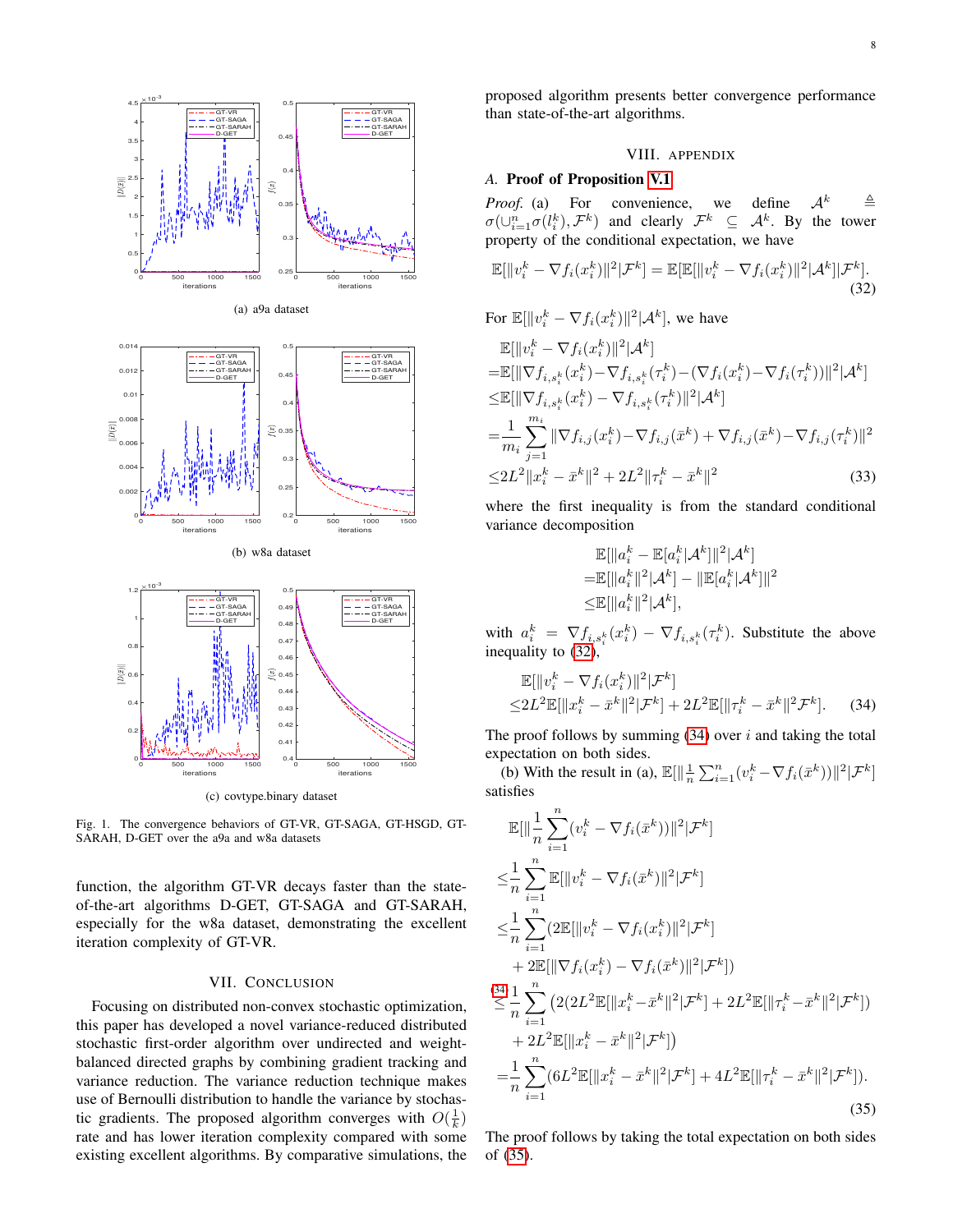(c) By Young's inequality and the result in (b),  $\mathbb{E}[\Vert \bar{v}^k \Vert^2]$ satisfies

$$
\mathbb{E}[\|\bar{v}^k\|^2] \le 2\mathbb{E}[\|\nabla f(\bar{x}^k)\|^2] + 2\mathbb{E}[\|\frac{1}{n}\sum_{i=1}^n (v_i^k - \nabla f_i(\bar{x}^k))\|^2]
$$
  

$$
\le 2\mathbb{E}[\|\nabla f(\bar{x}^k)\|^2] + \frac{2}{n}\sum_{i=1}^n (6L^2\mathbb{E}[\|x_i^k - \bar{x}^k\|^2])
$$
  

$$
+ 4L^2\mathbb{E}[\|\tau_i^k - \bar{x}^k\|^2]),
$$

where the last inequality follows from  $(11)$ .

## <span id="page-8-0"></span>*B.* Proof of Proposition [V.2](#page-4-2)

*Proof.* (a) Recall that  $\bar{x}^k = \mathbf{1}_n \otimes \bar{x}^k$ . By [\(5\)](#page-3-9) and [\(7\)](#page-3-1),

$$
\|\mathbf{x}^{k+1} - \bar{\mathbf{x}}^{k+1}\|^2
$$
  
= 
$$
\|(W \otimes I_d)\|\mathbf{x}^k - \bar{\mathbf{x}}^k - \eta(\mathbf{y}^k - \bar{\mathbf{v}}^k)\|\|^2
$$
  

$$
\leq 2\rho^2 \|\mathbf{x}^k - \bar{\mathbf{x}}^k\|^2 + 2\rho^2\eta^2 \|\mathbf{y}^k - \bar{\mathbf{v}}^k\|^2.
$$
 (36)

We take the total expectation on both sides of  $(36)$  to obtain

$$
\mathbb{E}[\|\mathbf{x}^{k+1} - \bar{\mathbf{x}}^{k+1}\|^2] \le 2\rho^2 \mathbb{E}[\|\mathbf{x}^k - \bar{\mathbf{x}}^k\|^2] + 2\rho^2 \eta^2 \mathbb{E}[\|\mathbf{y}^k - \bar{\mathbf{v}}^k\|^2].
$$
 (37)

(b) Recall the Bernoulli distribution in GT-VR that

$$
\mathbb{E}[\mathbb{I}_{\{l_i^{k+1}=1\}}|\mathcal{F}^{k+1}] = P \text{ and } \mathbb{E}[\mathbb{I}_{\{l_i^{k+1}\neq 1\}}|\mathcal{F}^{k+1}] = 1 - P.
$$

Then,

$$
\mathbb{E}[\|\bar{x}^{k+1} - \tau_i^{k+1}\|^2 | \mathcal{F}^{k+1}]
$$
\n
$$
= \mathbb{E}[\|\bar{x}^{k+1} - (\mathbb{I}_{\{l_i^{k+1}=1\}} x_i^{k+1} + \mathbb{I}_{\{l_i^{k+1}\neq 1\}} \tau_i^k)\|^2 | \mathcal{F}^{k+1}]
$$
\n
$$
= \mathbb{E}[\|\bar{x}^{k+1}\|^2 | \mathcal{F}^{k+1}]
$$
\n
$$
+ \mathbb{E}[\|\mathbb{I}_{\{l_i^{k+1}=1\}} x_i^{k+1} + \mathbb{I}_{\{l_i^{k+1}\neq 1\}} \tau_i^k\|^2 | \mathcal{F}^{k+1}]
$$
\n
$$
- 2 \mathbb{E}[\langle \bar{x}^{k+1}, \mathbb{I}_{\{l_i^{k+1}=1\}} x_i^{k+1} + \mathbb{I}_{\{l_i^{k+1}\neq 1\}} \tau_i^k\rangle | \mathcal{F}^{k+1}]
$$
\n
$$
= \|\bar{x}^{k+1}\|^2 + P\|x_i^{k+1}\|^2 + (1-P)\|\tau_i^k\|^2
$$
\n
$$
- 2\langle \bar{x}^{k+1}, P x_i^{k+1} + (1-P)\tau_i^k\rangle
$$
\n
$$
= P\|\bar{x}^{k+1} - x_i^{k+1}\|^2 + (1-P)\|\bar{x}^{k+1} - \tau_i^k\|^2. \tag{38}
$$

Summing over  $i$  and taking the total expectation on both sides,

$$
\mathbb{E}[\|\bar{\mathbf{x}}^{k+1} - \tau^{k+1}\|^2]
$$
  
= $P\mathbb{E}[\|\bar{\mathbf{x}}^{k+1} - \mathbf{x}^{k+1}\|^2] + (1 - P)\mathbb{E}[\|\bar{\mathbf{x}}^{k+1} - \tau^k\|^2].$ 

For the second term,

$$
\mathbb{E}[\|\bar{\mathbf{x}}^{k+1} - \tau^{k}\|^2]
$$
\n
$$
= \mathbb{E}[\|\bar{\mathbf{x}}^{k+1} - \bar{\mathbf{x}}^k + \bar{\mathbf{x}}^k - \tau^k\|^2]
$$
\n
$$
= \mathbb{E}[\eta^2 n \|\bar{v}^k\|^2 + \|\bar{\mathbf{x}}^k - \tau^k\|^2 - 2\eta \langle \bar{\mathbf{v}}^k, \bar{\mathbf{x}}^k - \tau^k \rangle]
$$
\n
$$
\leq \mathbb{E}[\eta^2 n \|\bar{v}^k\|^2 + \|\bar{\mathbf{x}}^k - \tau^k\|^2 + \frac{\eta}{\beta} n \|\bar{v}^k\|^2 + \eta \beta \|\bar{\mathbf{x}}^k - \tau^k\|^2]
$$
\n
$$
= (\eta^2 + \frac{\eta}{\beta})n \mathbb{E}[\|\bar{v}^k\|^2] + (1 + \eta \beta) \mathbb{E}[\|\bar{\mathbf{x}}^k - \tau^k\|^2]
$$
\n
$$
\leq (\eta^2 + \frac{\eta}{\beta})n (2 \mathbb{E} \|\nabla f(\bar{x}^k)\|^2 + \frac{12L^2}{n} \mathbb{E} \|\mathbf{x}^k - \bar{\mathbf{x}}^k\|^2
$$
\n
$$
+ \frac{8L^2}{n} \mathbb{E} \|\tau^k - \bar{\mathbf{x}}^k\|^2) + (1 + \eta \beta) \mathbb{E}[\|\bar{\mathbf{x}}^k - \tau^k\|^2], \qquad (39)
$$

where the last inequality holds by Proposition [V.1](#page-3-4) (c).

By [\(37\)](#page-8-2) and [\(39\)](#page-8-3),

$$
\mathbb{E}[\|\bar{\mathbf{x}}^{k+1} - \tau^{k+1}\|^2] \n\leq P(2\rho^2 \mathbb{E} \|\bar{\mathbf{x}}^k - \mathbf{x}^k\|^2 + 2\rho^2 \eta^2 \mathbb{E} \|\mathbf{y}^k - \bar{\mathbf{v}}^k\|^2) \n+ (1-P)\Big((\eta^2 + \frac{\eta}{\beta})(2n\mathbb{E} \|\nabla f(\bar{x}^k)\|^2 + 12L^2 \mathbb{E} \|\mathbf{x}^k - \bar{\mathbf{x}}^k\|^2) \n+ 8L^2 \mathbb{E} \|\tau^k - \bar{\mathbf{x}}^k\|^2) + (1 + \eta \beta) \mathbb{E} \|\bar{\mathbf{x}}^k - \tau^k\|^2) \n= (2\rho^2 P + (1 - P)(\eta^2 + \frac{\eta}{\beta})12L^2) \mathbb{E} \|\bar{\mathbf{x}}^k - \mathbf{x}^k\|^2 \n+ 2\rho^2 \eta^2 P \mathbb{E} \|\mathbf{y}^k - \bar{\mathbf{v}}^k\|^2 + (1 - P)((\eta^2 + \frac{\eta}{\beta})8L^2 \n+ (1 + \eta \beta)) \mathbb{E} \|\bar{\mathbf{x}}^k - \tau^k\|^2 + (\eta^2 + \frac{\eta}{\beta})2n(1 - P) \mathbb{E} \|\nabla f(\bar{x}^k)\|^2.
$$

<span id="page-8-1"></span> $(c)$  By  $(6)$ , we have

 $\Box$ 

<span id="page-8-4"></span>
$$
\mathbf{y}^{k+1} - \bar{\mathbf{v}}^{k+1}
$$
  
=  $(W \otimes I_d)(\mathbf{y}^k - \bar{\mathbf{v}}^k + \mathbf{v}^{k+1} - \mathbf{v}^k - \bar{\mathbf{v}}^{k+1} + \bar{\mathbf{v}}^k).$  (40)

<span id="page-8-2"></span>For the term  $v^{k+1} - v^k - \bar{v}^{k+1} + \bar{v}^k$  in [\(40\)](#page-8-4), it satisfies

$$
\|\mathbf{v}^{k+1} - \mathbf{v}^k - \bar{\mathbf{v}}^{k+1} + \bar{\mathbf{v}}^k\|^2
$$
  
\n
$$
= \|\mathbf{v}^{k+1} - \mathbf{v}^k\|^2 + \|\bar{\mathbf{v}}^{k+1} - \bar{\mathbf{v}}^k\|^2 - 2 \sum_{i=1}^n \langle v_i^{k+1} - v_i^k, \bar{v}^{k+1} - \bar{v}^k \rangle
$$
  
\n
$$
= \|\mathbf{v}^{k+1} - \mathbf{v}^k\|^2 - \|\bar{\mathbf{v}}^{k+1} - \bar{\mathbf{v}}^k\|^2
$$
  
\n
$$
\leq \|\mathbf{v}^{k+1} - \mathbf{v}^k\|^2.
$$
\n(41)

Hence, it follows from Lemma [V.1,](#page-3-11) [\(40\)](#page-8-4) and [\(41\)](#page-8-5) that

<span id="page-8-5"></span>
$$
\begin{aligned} &\|\mathbf{y}^{k+1}-\bar{\mathbf{v}}^{k+1}\|^2\\ \le& 2\rho^2(\|\mathbf{y}^k-\bar{\mathbf{v}}^k\|^2+\|\mathbf{v}^{k+1}-\mathbf{v}^k\|^2). \end{aligned}
$$

By taking the total expectation on both sides,

$$
\mathbb{E}\|\mathbf{y}^{k+1}-\bar{\mathbf{v}}^{k+1}\|^2 \leq 2\rho^2 \mathbb{E}\|\mathbf{y}^k-\bar{\mathbf{v}}^k\|^2 + 2\rho^2 \mathbb{E}\|\mathbf{v}^{k+1}-\mathbf{v}^k\|^2.
$$

The second term  $\mathbb{E} \|\mathbf{v}^{k+1} - \mathbf{v}^k\|^2$  in the above inequality satisfies

<span id="page-8-6"></span><span id="page-8-3"></span>
$$
\mathbb{E}||\mathbf{v}^{k+1} - \mathbf{v}^{k}||^{2} \n\leq 2\mathbb{E}[||\nabla f(\mathbf{x}^{k+1}) - \nabla f(\mathbf{x}^{k})||^{2}] \n+ 2\mathbb{E}[||\mathbf{v}^{k+1} - \mathbf{v}^{k} - \nabla f(\mathbf{x}^{k+1}) + \nabla f(\mathbf{x}^{k})||^{2}] \n\leq 2L^{2}\mathbb{E}||\mathbf{x}^{k+1} - \mathbf{x}^{k}||^{2} + 2\mathbb{E}[||\mathbf{v}^{k+1} - \mathbf{v}^{k} - \nabla f(\mathbf{x}^{k+1}) + \nabla f(\mathbf{x}^{k})||^{2}] \n\leq 2L^{2}\mathbb{E}||\mathbf{x}^{k+1} - \mathbf{x}^{k}||^{2} + 4\mathbb{E}||\mathbf{v}^{k+1} - \nabla f(\mathbf{x}^{k+1})||^{2} \n+ 4\mathbb{E}||\mathbf{v}^{k} - \nabla f(\mathbf{x}^{k})||^{2} \n\leq 2L^{2}\mathbb{E}||\mathbf{x}^{k+1} - \mathbf{x}^{k}||^{2} + 8L^{2}\mathbb{E}||\mathbf{x}^{k+1} - \mathbf{x}^{k+1}||^{2} \n+ 8L^{2}\mathbb{E}||\mathbf{\tau}^{k+1} - \mathbf{x}^{k+1}||^{2} \n+ 8L^{2}\mathbb{E}||\mathbf{x}^{k} - \mathbf{x}^{k}||^{2} + 8L^{2}\mathbb{E}||\mathbf{\tau}^{k} - \mathbf{x}^{k}||^{2},
$$
\n(42)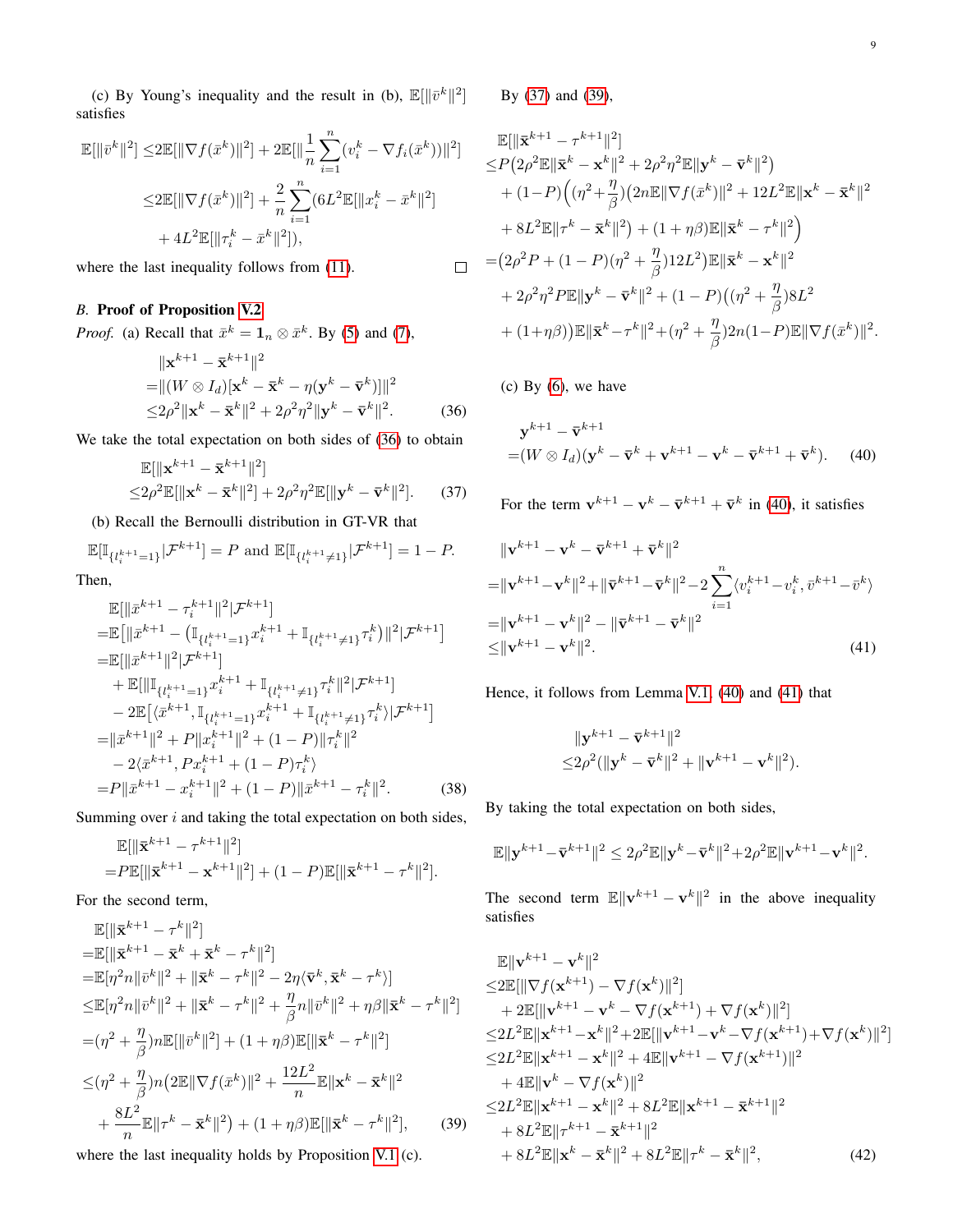where the last equality is from the result in Proposition [V.1](#page-3-4) (a). Then, for the first term  $\|\mathbf{x}^{k+1} - \mathbf{x}^{k}\|^2$  in [\(42\)](#page-8-6), it satisfies

$$
\|\mathbf{x}^{k+1} - \mathbf{x}^{k}\|^2
$$
\n
$$
= \| (W \otimes I_d - I_d) \mathbf{x}^k - \eta (W \otimes I_d) \mathbf{y}^k \|^2
$$
\n
$$
= \| (W \otimes I_d - I_d) (\mathbf{x}^k - \bar{\mathbf{x}}^k) - \eta (W \otimes I_d) (\mathbf{y}^k - \bar{\mathbf{v}}^k)
$$
\n
$$
- \eta \mathbf{1}_n \otimes \bar{v}^k \|^2
$$
\n
$$
\leq 2 \| (W \otimes I_d - I_d) (\mathbf{x}^k - \bar{\mathbf{x}}^k) - \eta (W \otimes I_d) (\mathbf{y}^k - \bar{\mathbf{v}}^k) \|^2
$$
\n
$$
+ 2\eta^2 n \|\bar{v}^k\|^2
$$
\n
$$
\leq 4 \|\mathbf{x}^k - \bar{\mathbf{x}}^k\|^2 + 4\eta^2 \rho^2 \|\mathbf{y}^k - \bar{\mathbf{v}}^k\|^2 + 2\eta^2 n \|\bar{v}^k\|^2.
$$

Taking the total expectation, we have

$$
\mathbb{E} \|\mathbf{x}^{k+1} - \mathbf{x}^{k}\|^{2}
$$
\n
$$
\leq 4\mathbb{E} \|\mathbf{x}^{k} - \bar{\mathbf{x}}^{k}\|^{2} + 4\eta^{2}\rho^{2}\mathbb{E} \|\mathbf{y}^{k} - \bar{\mathbf{v}}^{k}\|^{2}
$$
\n
$$
+ 2\eta^{2}n \Big( 2\mathbb{E} \|\nabla f(\bar{x}^{k})\|^{2} + \frac{2}{n} \sum_{i=1}^{n} (6L^{2}\mathbb{E} \|x_{i}^{k} - \bar{x}^{k}\|^{2})
$$
\n
$$
+ 4L^{2}\mathbb{E} \|\tau_{i}^{k} - \bar{x}^{k}\|^{2}) \Big)
$$
\n
$$
\leq 4\mathbb{E} \|\mathbf{x}^{k} - \bar{\mathbf{x}}^{k}\|^{2} + 4\eta^{2}\rho^{2}\mathbb{E} \|\mathbf{y}^{k} - \bar{\mathbf{v}}^{k}\|^{2}
$$
\n
$$
+ 4\eta^{2}n\mathbb{E} \|\nabla f(\bar{x}^{k})\|^{2} + 24\eta^{2}L^{2}\mathbb{E} \|\mathbf{x}^{k} - \bar{\mathbf{x}}^{k}\|^{2}
$$
\n
$$
+ 16\eta^{2}L^{2}\mathbb{E} \|\tau^{k} - \bar{\mathbf{x}}^{k}\|^{2}
$$
\n
$$
= (4 + 24\eta^{2}L^{2})\mathbb{E} \|\mathbf{x}^{k} - \bar{\mathbf{x}}^{k}\|^{2} + 4\eta^{2}\rho^{2}\mathbb{E} \|\mathbf{y}^{k} - \bar{\mathbf{v}}^{k}\|^{2}
$$
\n
$$
+ 4\eta^{2}n\mathbb{E} \|\nabla f(\bar{x}^{k})\|^{2} + 16\eta^{2}L^{2}\mathbb{E} \|\tau^{k} - \bar{\mathbf{x}}^{k}\|^{2}.
$$
\n(43)

Hence,  $\mathbb{E} \|\mathbf{y}^{k+1} - \bar{\mathbf{v}}^{k+1}\|^2$  satisfies

$$
\mathbb{E}||\mathbf{y}^{k+1} - \bar{\mathbf{v}}^{k+1}||^{2}
$$
\n
$$
\leq 2\rho^{2}\mathbb{E}||\mathbf{y}^{k} - \bar{\mathbf{v}}^{k}||^{2} + 2\rho^{2}E||\mathbf{v}^{k+1} - \mathbf{v}^{k}||^{2}
$$
\n
$$
\leq 2\rho^{2}\mathbb{E}||\mathbf{y}^{k} - \bar{\mathbf{v}}^{k}||^{2} + 2\rho^{2}[2L^{2}\mathbb{E}||\mathbf{x}^{k+1} - \mathbf{x}^{k}||^{2}
$$
\n
$$
+ 8L^{2}\mathbb{E}||\mathbf{x}^{k+1} - \bar{\mathbf{x}}^{k+1}||^{2} + 8L^{2}\mathbb{E}||\tau^{k+1} - \bar{\mathbf{x}}^{k+1}||^{2}
$$
\n
$$
+ 8L^{2}\mathbb{E}||\mathbf{x}^{k} - \bar{\mathbf{x}}^{k}||^{2} + 8L^{2}\mathbb{E}||\tau^{k} - \bar{\mathbf{x}}^{k}||^{2}
$$
\n
$$
\leq 2\rho^{2}\mathbb{E}||\mathbf{y}^{k} - \bar{\mathbf{v}}^{k}||^{2} + 2\rho^{2}[2L^{2}((4+24\eta^{2}L^{2})\mathbb{E}||\mathbf{x}^{k} - \bar{\mathbf{x}}^{k}||^{2})
$$
\n
$$
+ 4\eta^{2}\rho^{2}\mathbb{E}||\mathbf{y}^{k} - \bar{\mathbf{v}}^{k}||^{2} + 4\eta^{2}n\mathbb{E}||\nabla f(\bar{x}^{k})||^{2}
$$
\n
$$
+ 16\eta^{2}L^{2}\mathbb{E}||\tau^{k-1} - \bar{\mathbf{x}}^{k+1}||^{2}
$$
\n
$$
+ 8L^{2}\mathbb{E}||\mathbf{x}^{k-1} - \bar{\mathbf{x}}^{k+1}||^{2}
$$
\n
$$
+ 8L^{2}\mathbb{E}||\mathbf{x}^{k-1} - \bar{\mathbf{x}}^{k+1}||^{2}
$$
\n
$$
+ 8L^{2}\mathbb{E}||\mathbf{x}^{k} - \bar{\mathbf{x}}^{k}||^{2
$$

Now, with Assumption [IV.1,](#page-0-0) we have proved all inequalities in Proposition [V.2.](#page-4-2)  $\Box$ 

#### **REFERENCES**

- <span id="page-9-0"></span>[1] S. Patterson, Y. C. Eldar, and I. Keidar, "Distributed compressed sensing for static and time-varying networks," *IEEE Transactions on Signal Processing*, vol. 62, no. 19, pp. 4931–4946, 2014.
- [2] X. Wang, Y. Hong, and H. Ji, "Distributed optimization for a class of nonlinear multiagent systems with disturbance rejection," *IEEE Transactions on Cybernetics*, vol. 46, no. 7, pp. 1655–1666, 2016.
- [3] Y. D. X. S. Xiong Menghui, Zhang Baoyong, "Distributed quantized mirror descent for strongly convex optimization over time-varying directed graph," *SCIENCE CHINA Information Sciences*, pp. 1–1, 2021.
- <span id="page-9-2"></span><span id="page-9-1"></span>[4] B. Gu, A. Xu, Z. Huo, C. Deng, and H. Huang, "Privacy-preserving asynchronous vertical federated learning algorithms for multiparty collaborative learning," *IEEE Transactions on Neural Networks and Learning Systems*, pp. 1–13, 2021.